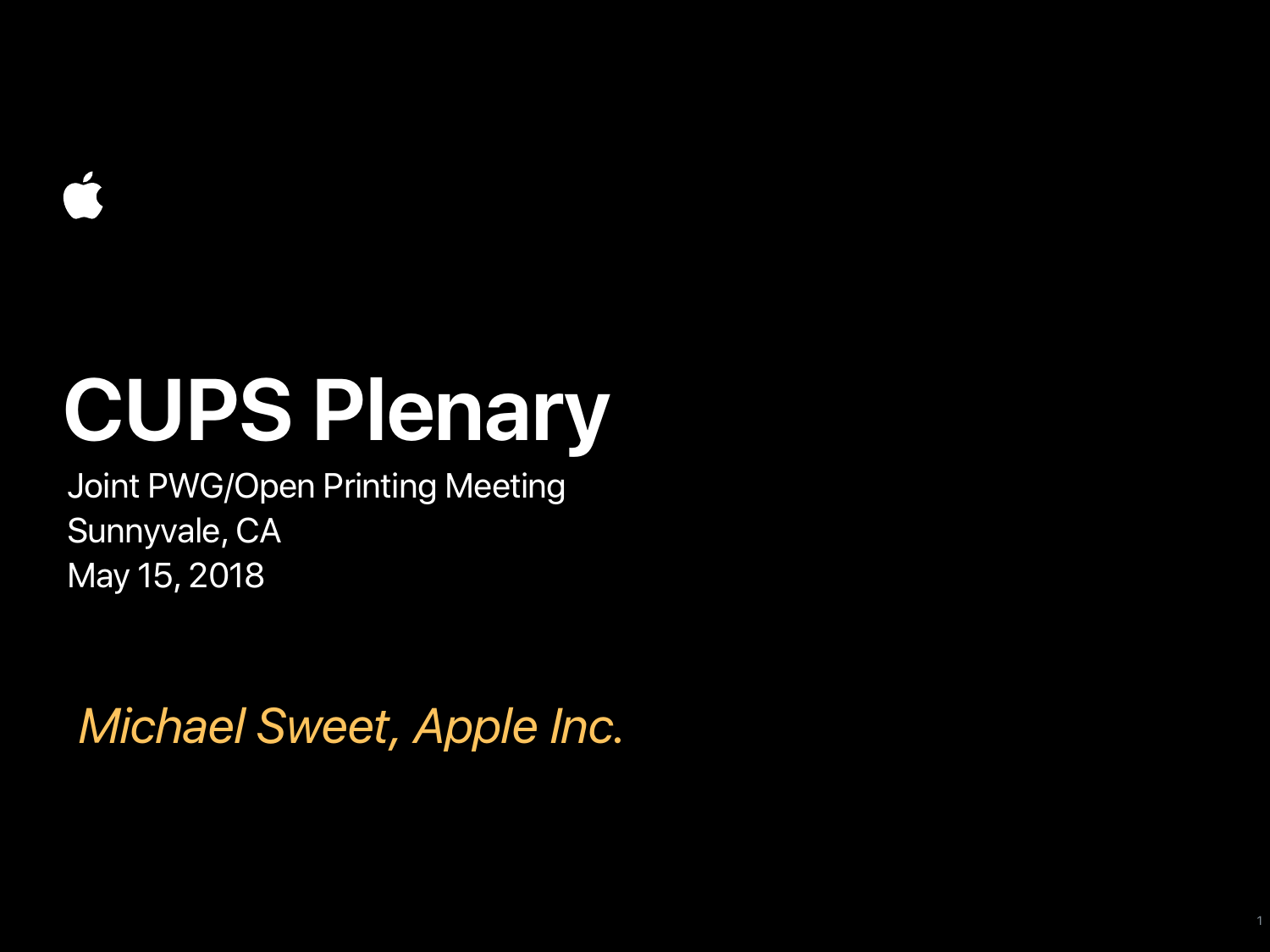#### *Topics*

- 
- 
- 
- •Introduction<br>•CUPS 2.2<br>•CUPS 2.3<br>•CUPS Deprecations<br>•CUPS Future<br>•Q&A<br>•Resources
- 
- 
-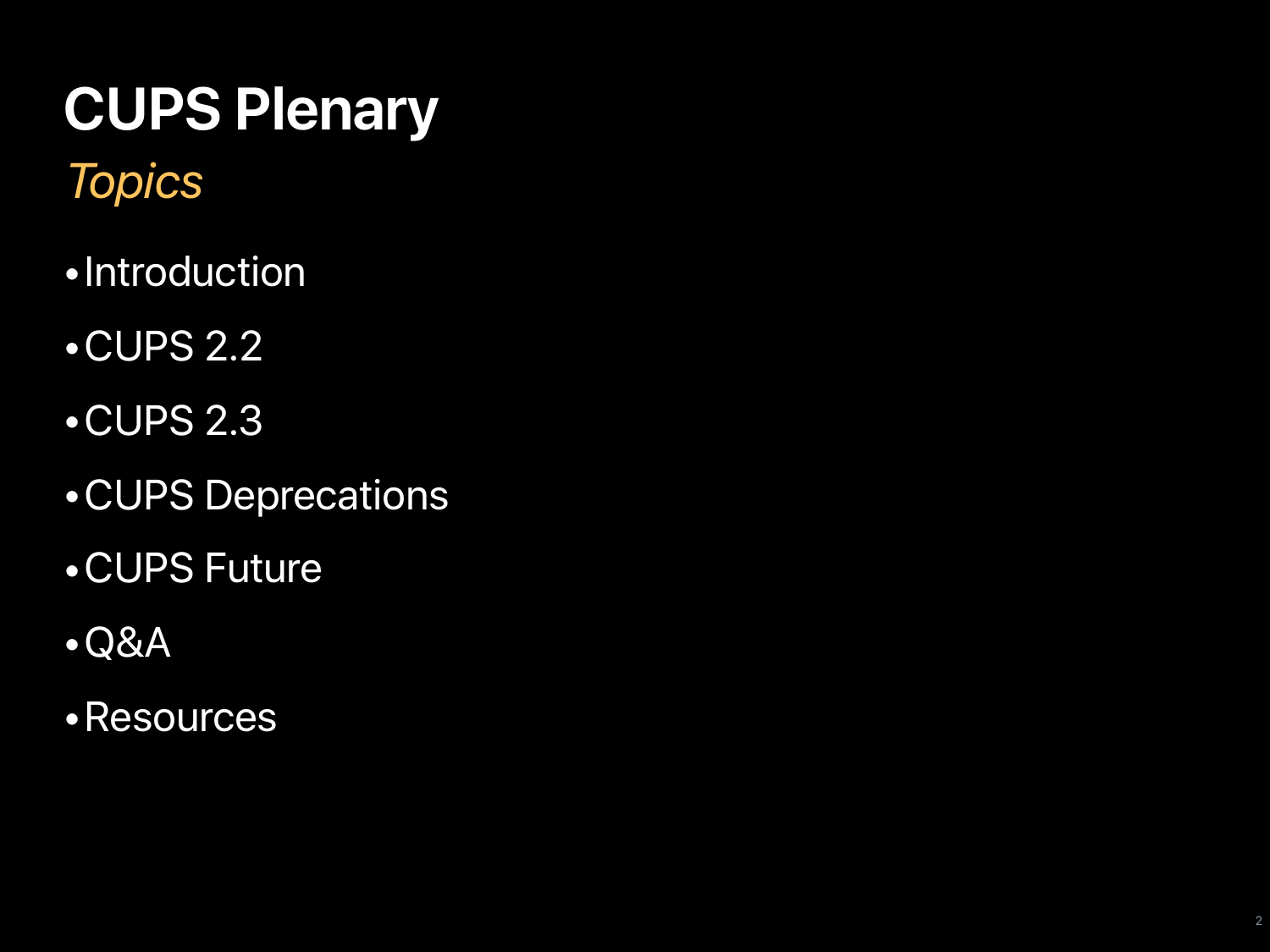#### *Introduction*

- •CUPS is the standards-based, open source printing system developed by [Apple Inc.](http://www.apple.com/) for macOS® and other UNIX®-like operating systems.
- •The CUPS web site, source code, and bug database are hosted on Github
	- -<https://www.cups.org/>
	- -<https://github.com/apple/cups/>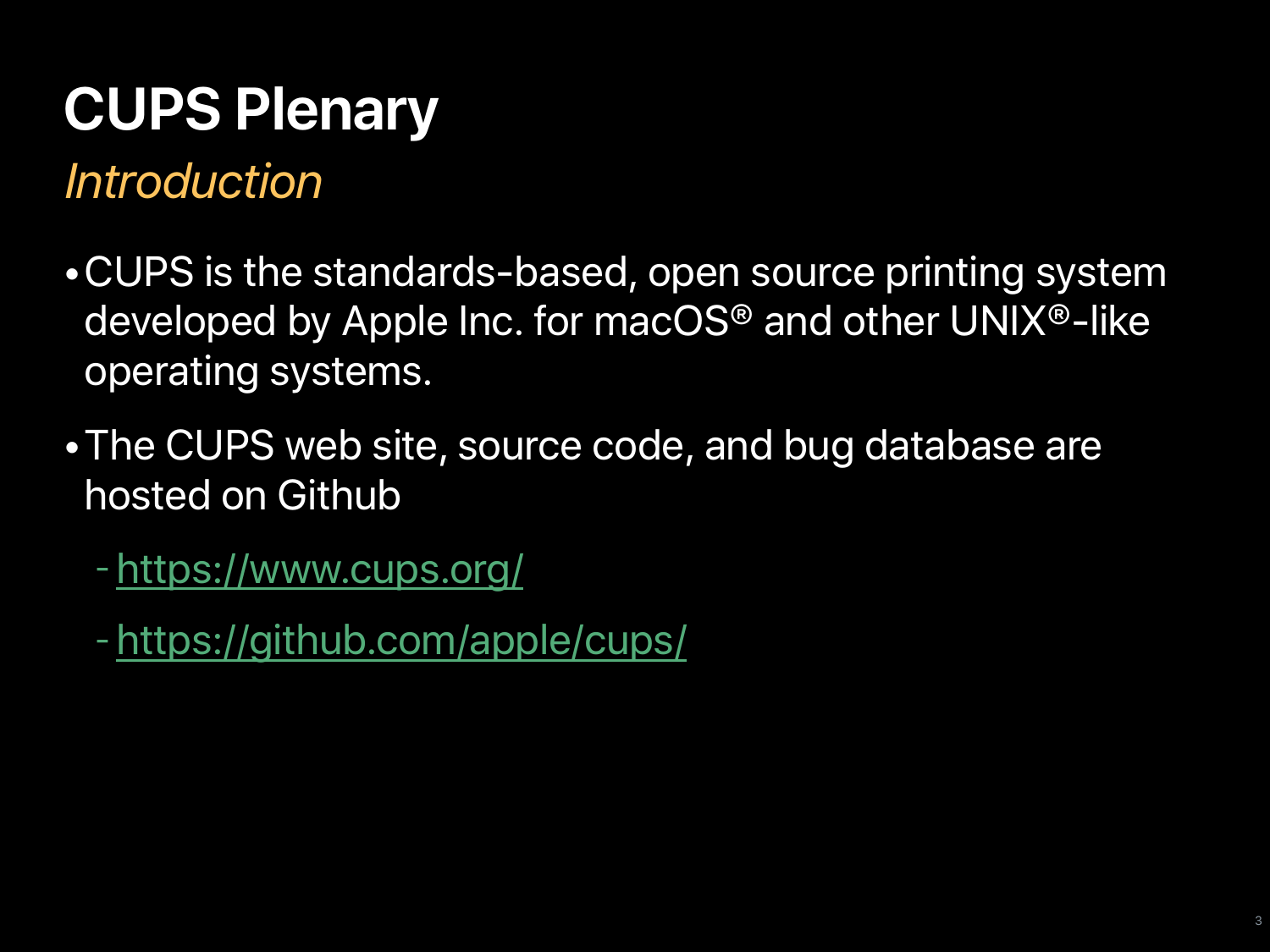### *CUPS 2.2* **CUPS Plenary**

- •CUPS 2.2 is the current stable branch with patch releases every 2-3 months:
	- -CUPS 2.2.0 was released September 13, 2016
	- -CUPS 2.2.4 was released June 30, 2017 with IPP Everywhere and security improvements
	- -CUPS 2.2.5 was released October 13, 2017 with IPP Everywhere and reliability improvements
	- -CUPS 2.2.7 was released March 23, 2018 with more IPP Everywhere, reliability, and security improvements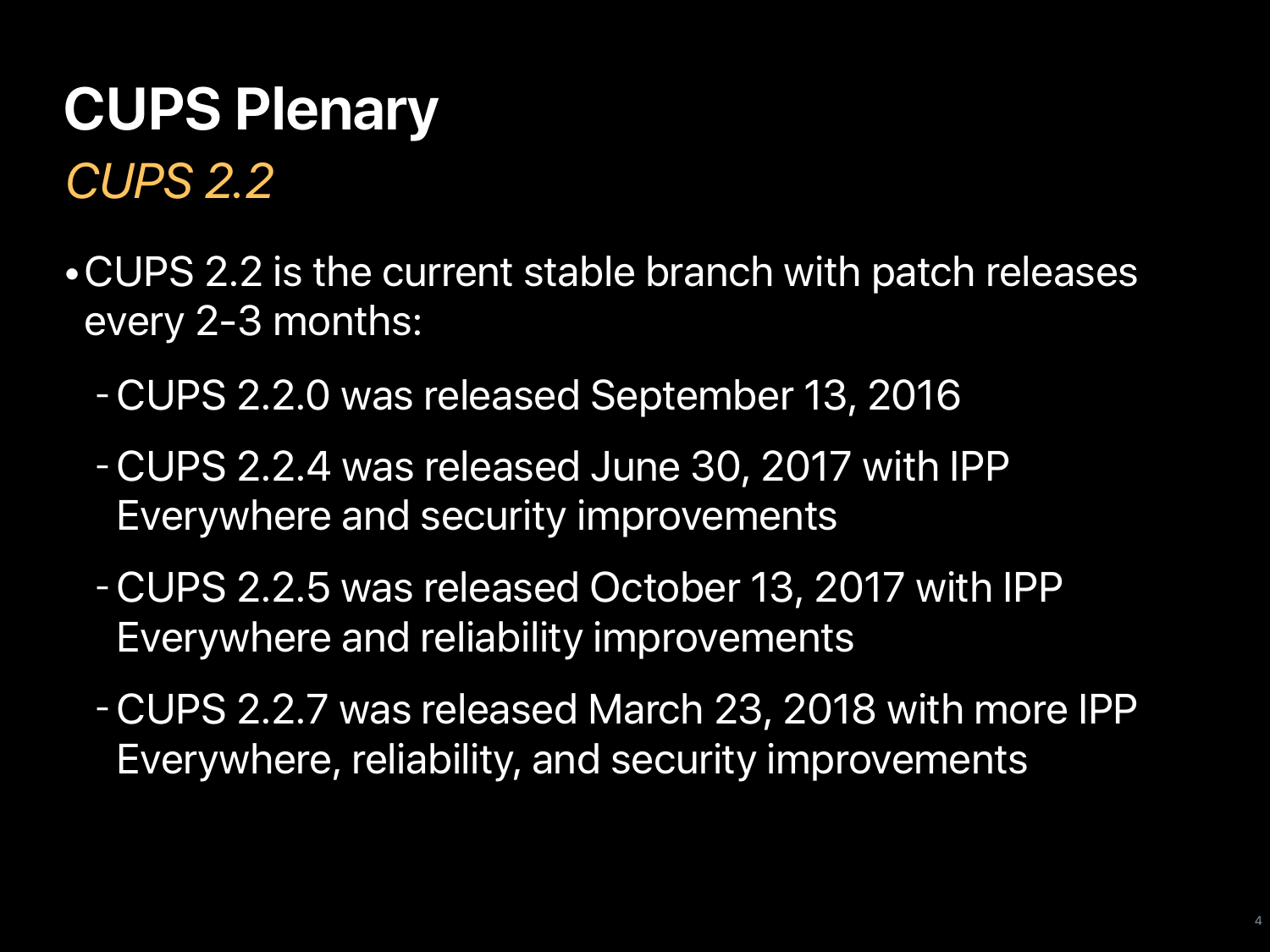#### *License* **CUPS 2.2**

- •CUPS 2.2.x and earlier continue to use the GNU GPL2/LGPL2 with exceptions for software on Apple operating systems (macOS, iOS, tvOS, etc.)
- •Future CUPS security fixes will also be explicitly provided under the same license
	- File Github issues for other important bug fixes (larger than a few lines of code) that you need from a newer Apachelicensed CUPS release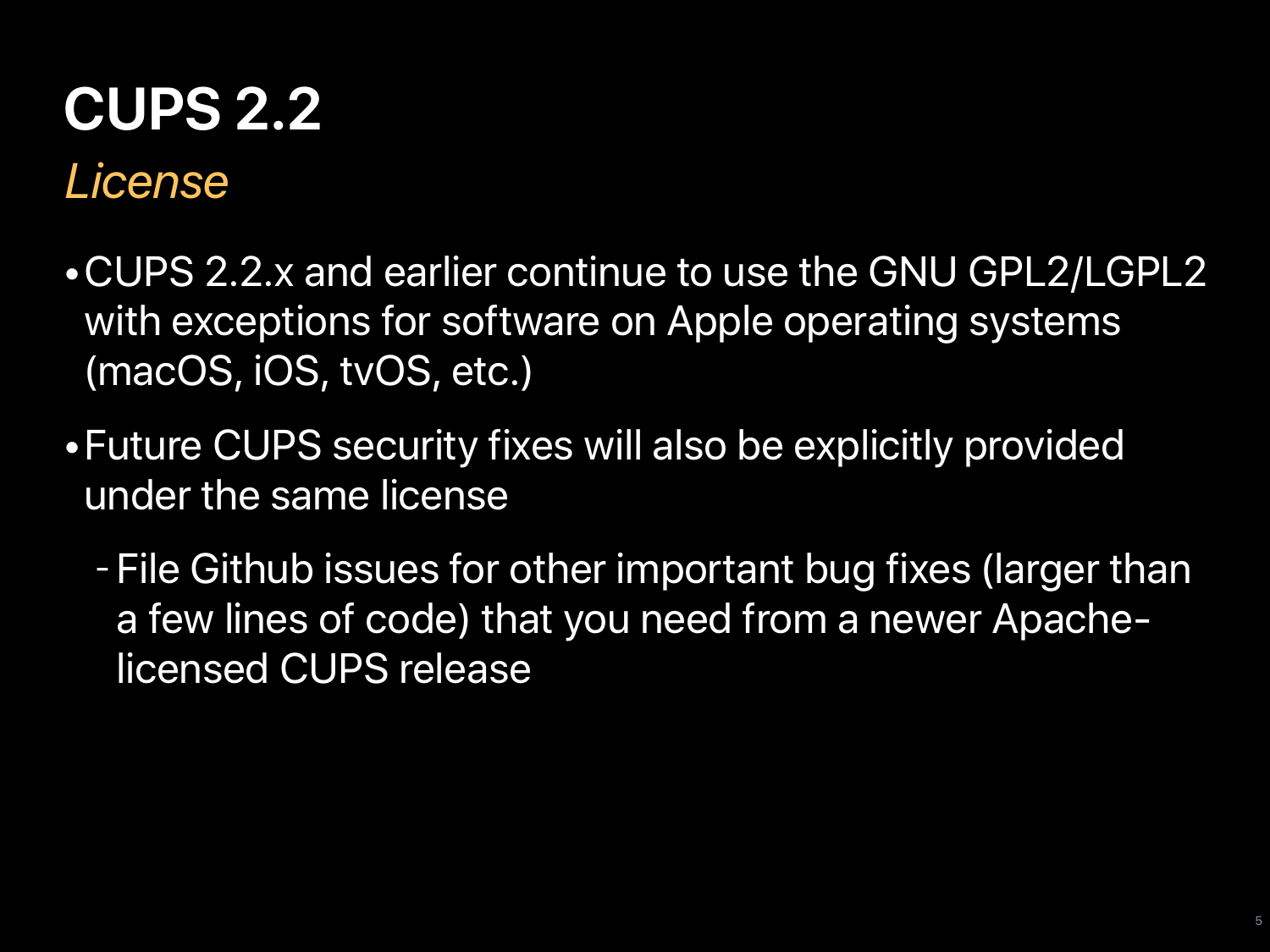#### *Developer Resources* **CUPS 2.2**

- •"New" CUPS Programming Manual
	- -<https://www.cups.org/doc/cupspm.html>
	- -<https://www.cups.org/doc/cupspm.epub>
- •Documents CUPS APIs as well as best practices
- •Includes lots of examples
- •Please provide feedback via Github and/or cups-devel mailing list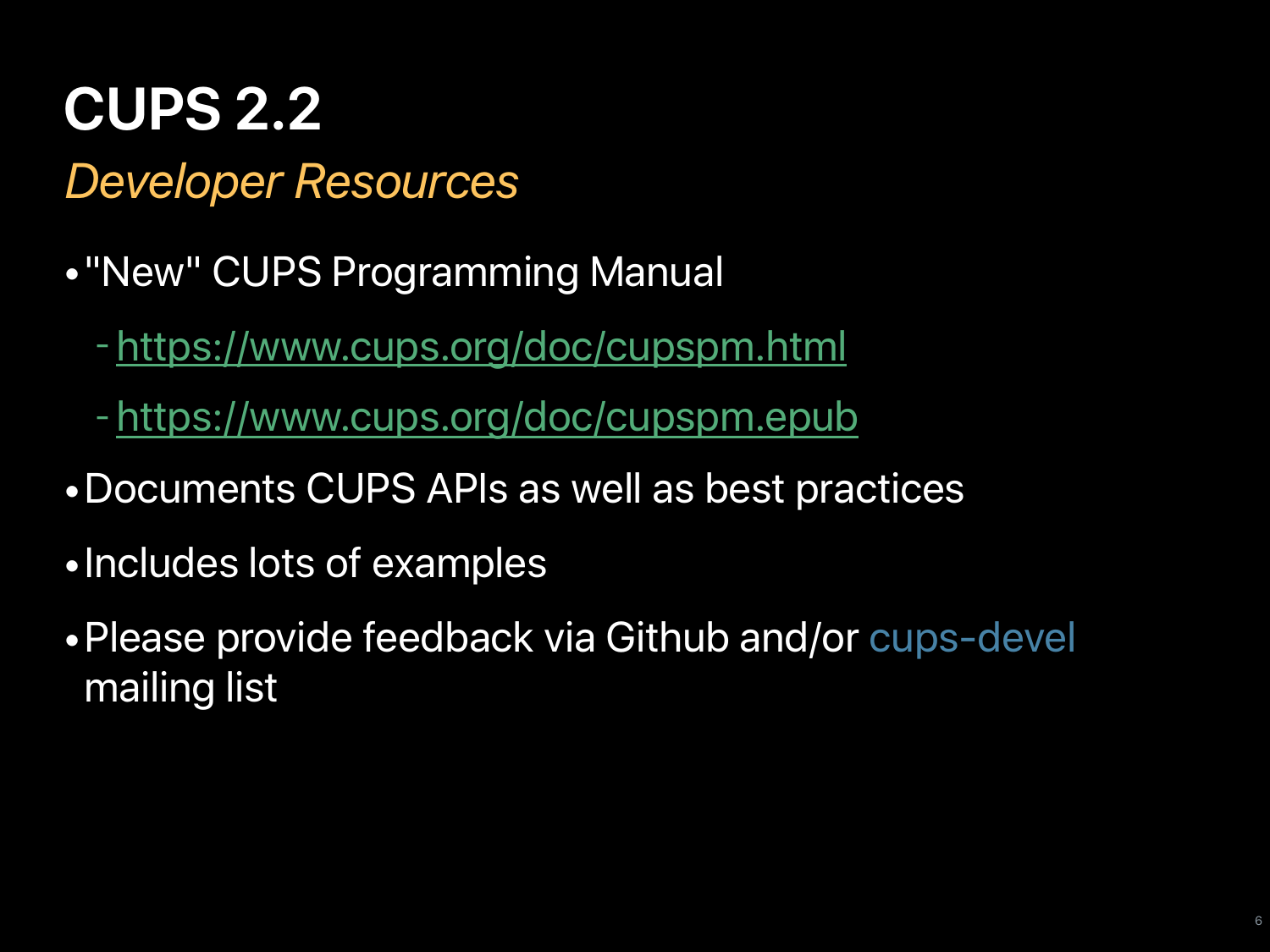#### *CUPS API Changes* **CUPS 2.2**

- •CUPS 2.2.4: Updated *cupsConnectDest* function to support the *CUPS\_DEST\_FLAGS\_DEVICE* flag
- •CUPS 2.2.4: Updated the *cupsGetDests*, *cupsCreateJob*, *cupsPrintFile*, and *cupsPrintFiles* functions to support Bonjour printers
- •CUPS 2.2.4: Added the "printer-is-temporary" Printer Status attribute to the destination options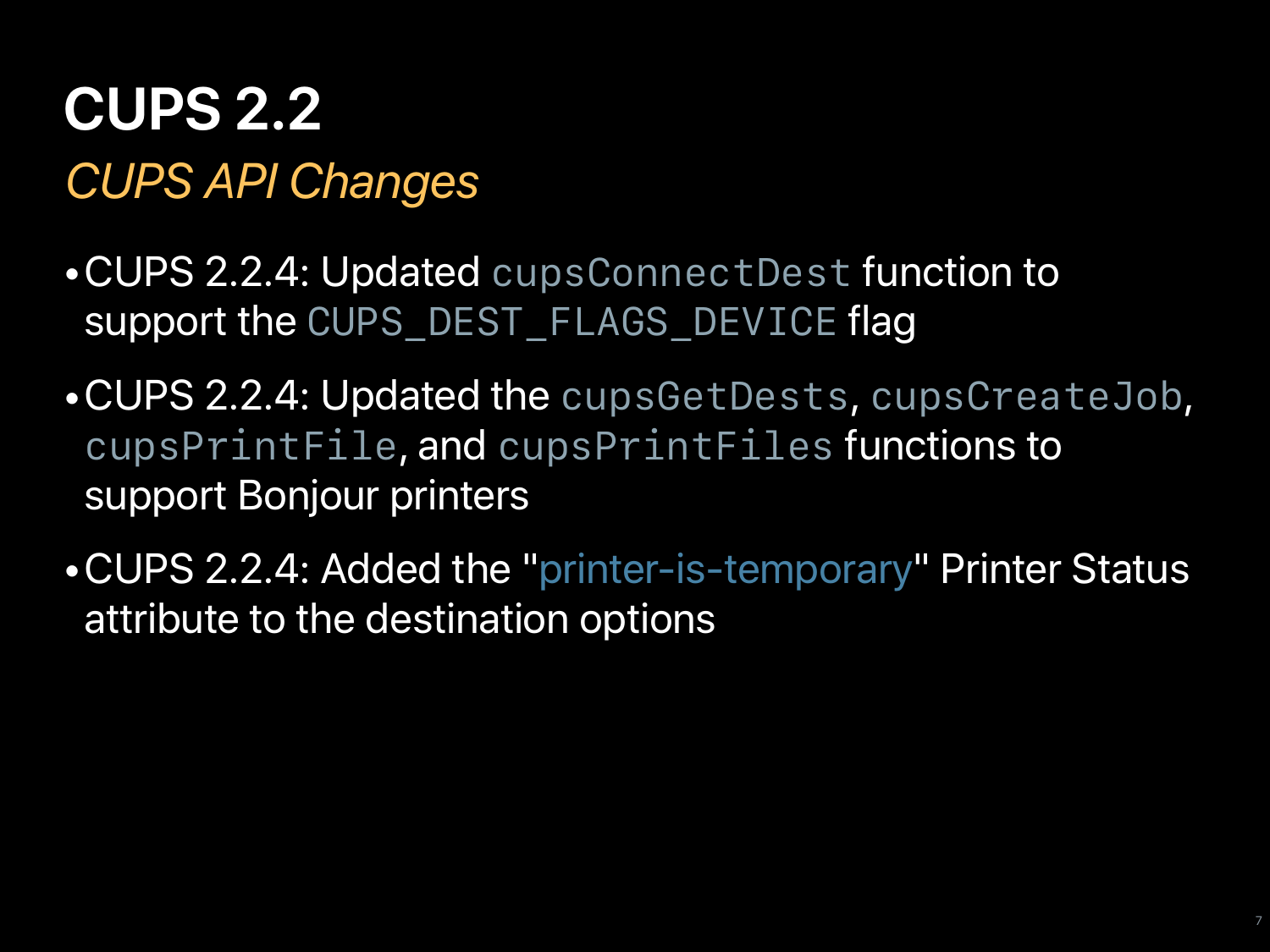#### *CUPS API Changes, con't* **CUPS 2.2**

•CUPS 2.2.4: Added the *cupsAddIntegerOption* and *cupsGetIntegerOption* functions to set and get integer option values:

```
int
cupsAddIntegerOption(const char *name,
     int value, int num_options,
     cups_option_t **options);
```

```
int
cupsGetIntegerOption(const char *name,
     int num_options, cups_option_t *options);
```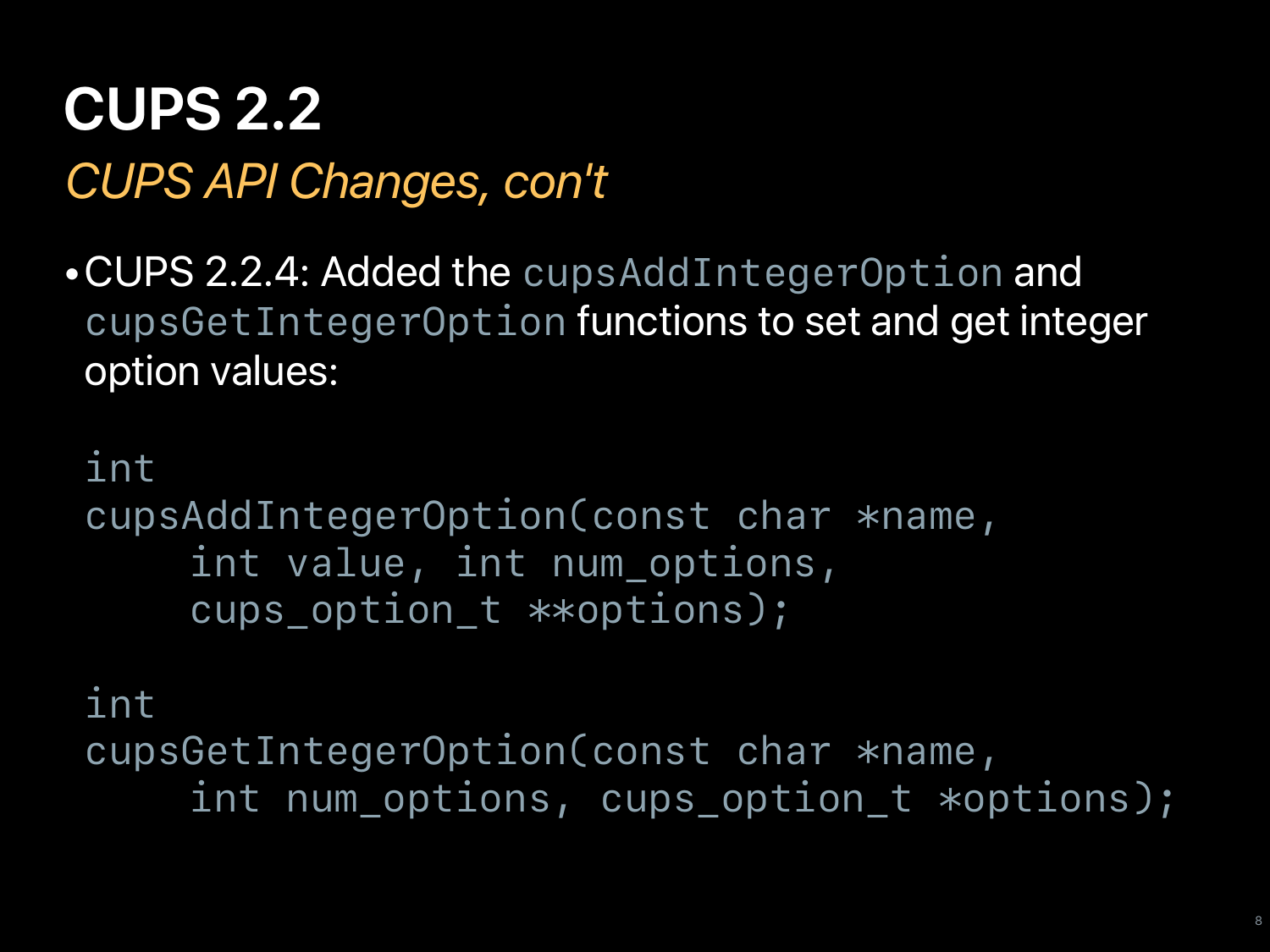#### *CUPS API Changes, con't* **CUPS 2.2**

•CUPS 2.2.7: Added the *cupsHashString* function to convert binary hashes to a hexadecimal string:

```
const char *
cupsHashString(const unsigned char *hash,
     size_t hashsize, char *buffer,
     size_t bufsize);
```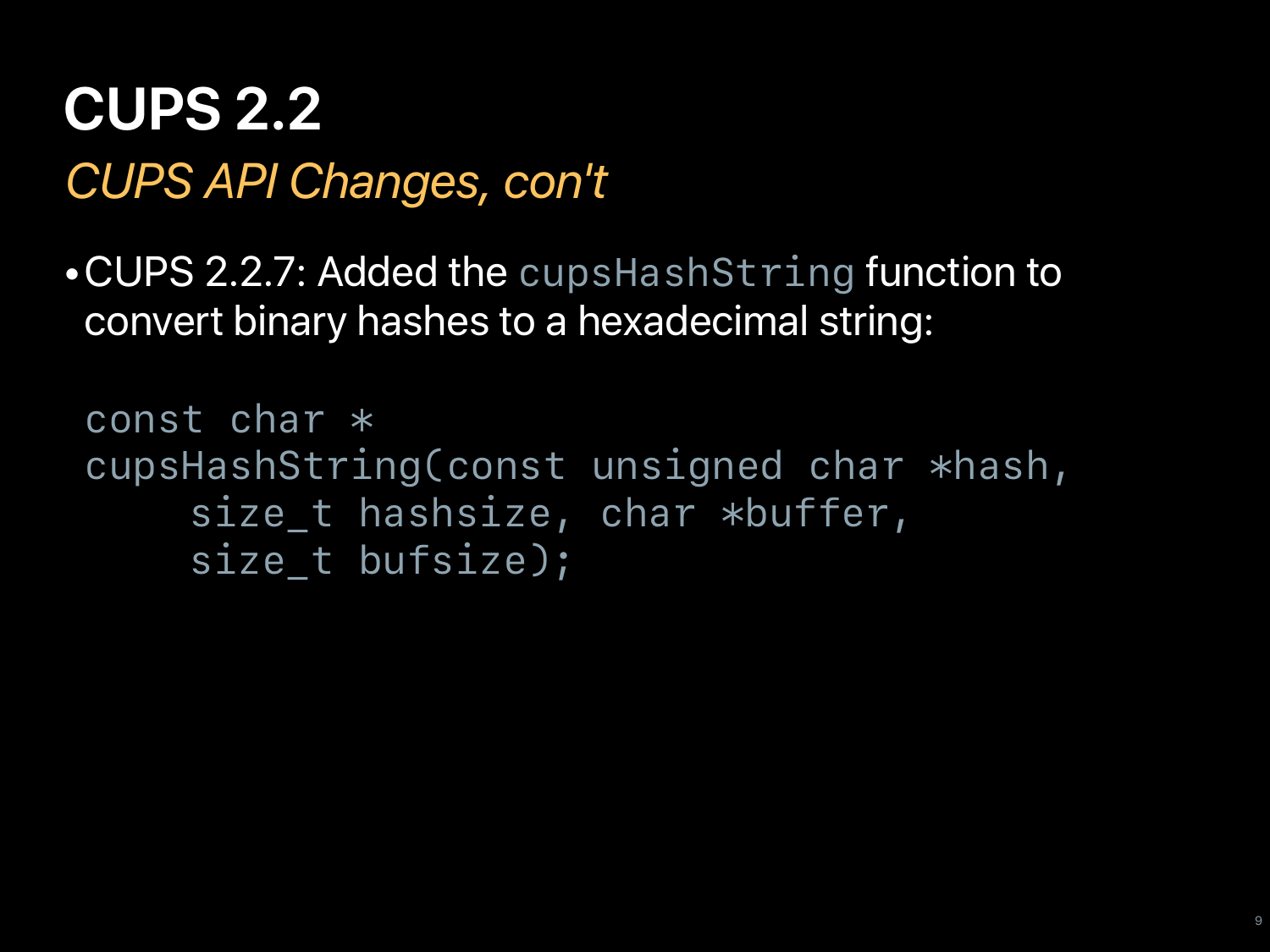#### *IPP Everywhere Changes* **CUPS 2.2**

- •CUPS 2.2.3: Updated to use all "print-quality" and "mediatype" values reported by the printer
- •CUPS 2.2.3: Fixed mapping of "finishings" values
- •CUPS 2.2.4: Updated to match PWG Raster capability values using case-insensitive comparisons
- •CUPS 2.2.5: Improved mapping of printer resolutions to "print-quality" values
- •CUPS 2.2.5: Updated to include the HTTP Date: header in IPP requests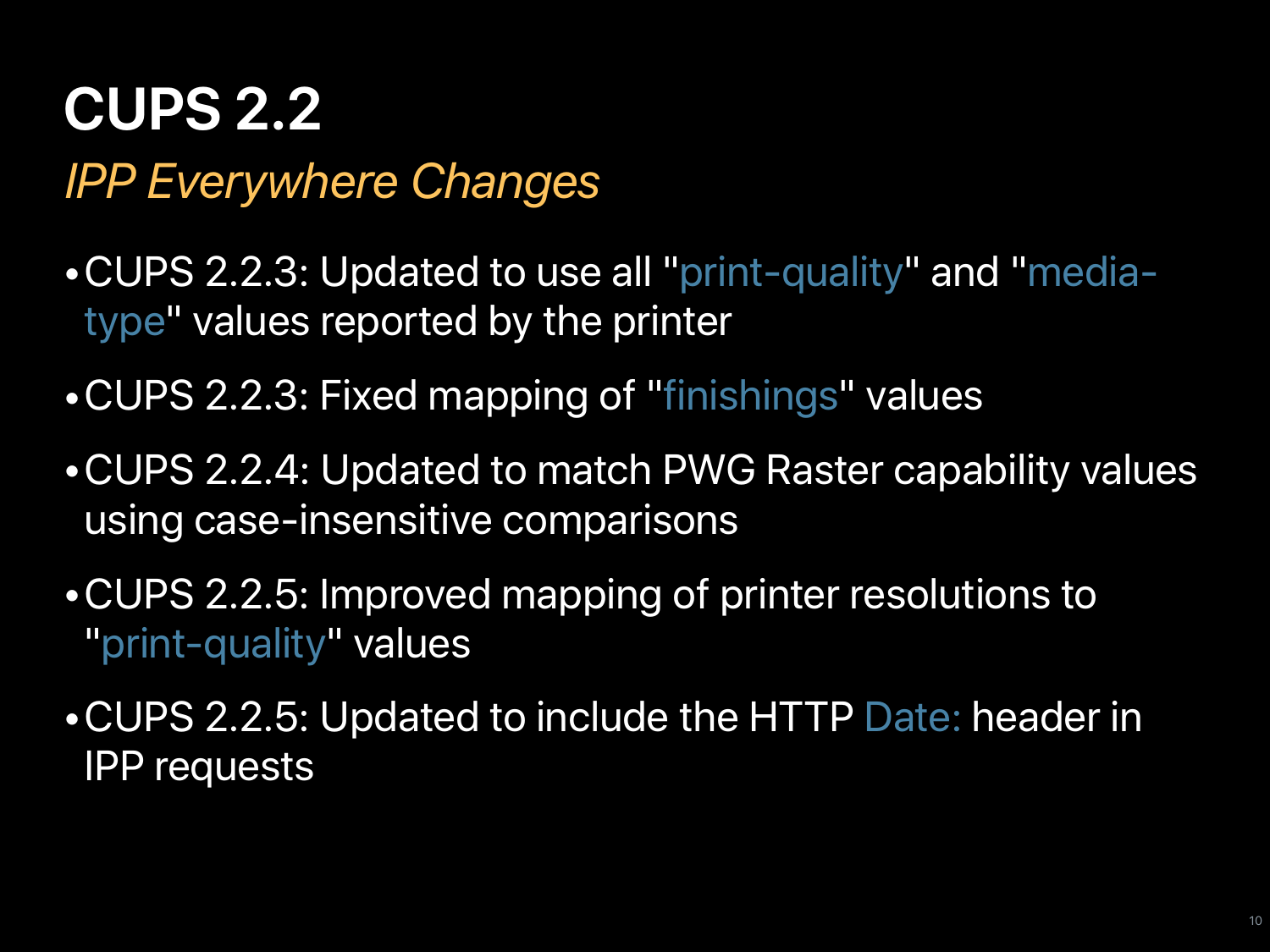#### *IPP Everywhere Changes, con't* **CUPS 2.2**

•CUPS 2.2.7: Added IPP "job-password" and "job-passwordrepertoire-configured" support

- -The default repertoire is 'iana\_us-ascii\_digits'
- •CUPS 2.2.7: Added PWG Raster wide/deep color support
	- 16-bit per color and Adobe RGB
- •CUPS 2.2.7: Updated to detect 'document-format-error' and 'document-unprintable' reasons after submitting a print job so that complex PDFs that fail are reprinted automatically using the PWG Raster/Apple Raster format instead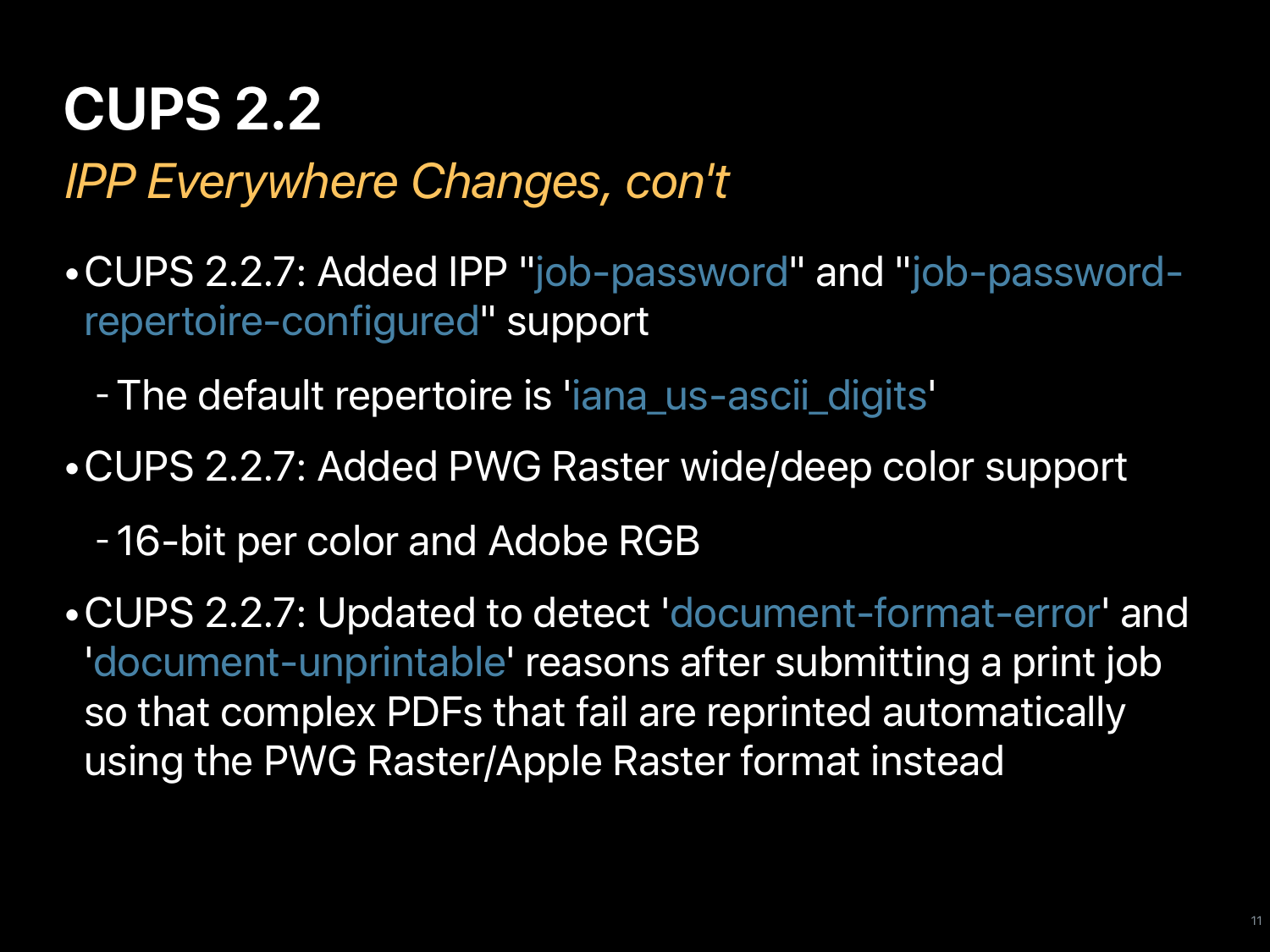#### *Scheduler Changes* **CUPS 2.2**

- •CUPS 2.2.5 and 2.2.7: Added various Avahi-related crash fixes
- •CUPS 2.2.7: Added substitution of default values for invalid values in "relaxed" conformance mode
	- -Typically for non-UTF-8 strings being passed as UTF-8, e.g., "requesting-user-name" = 'iso-8859-1 user name'
	- -Prevents a lot of DBUS-related crashes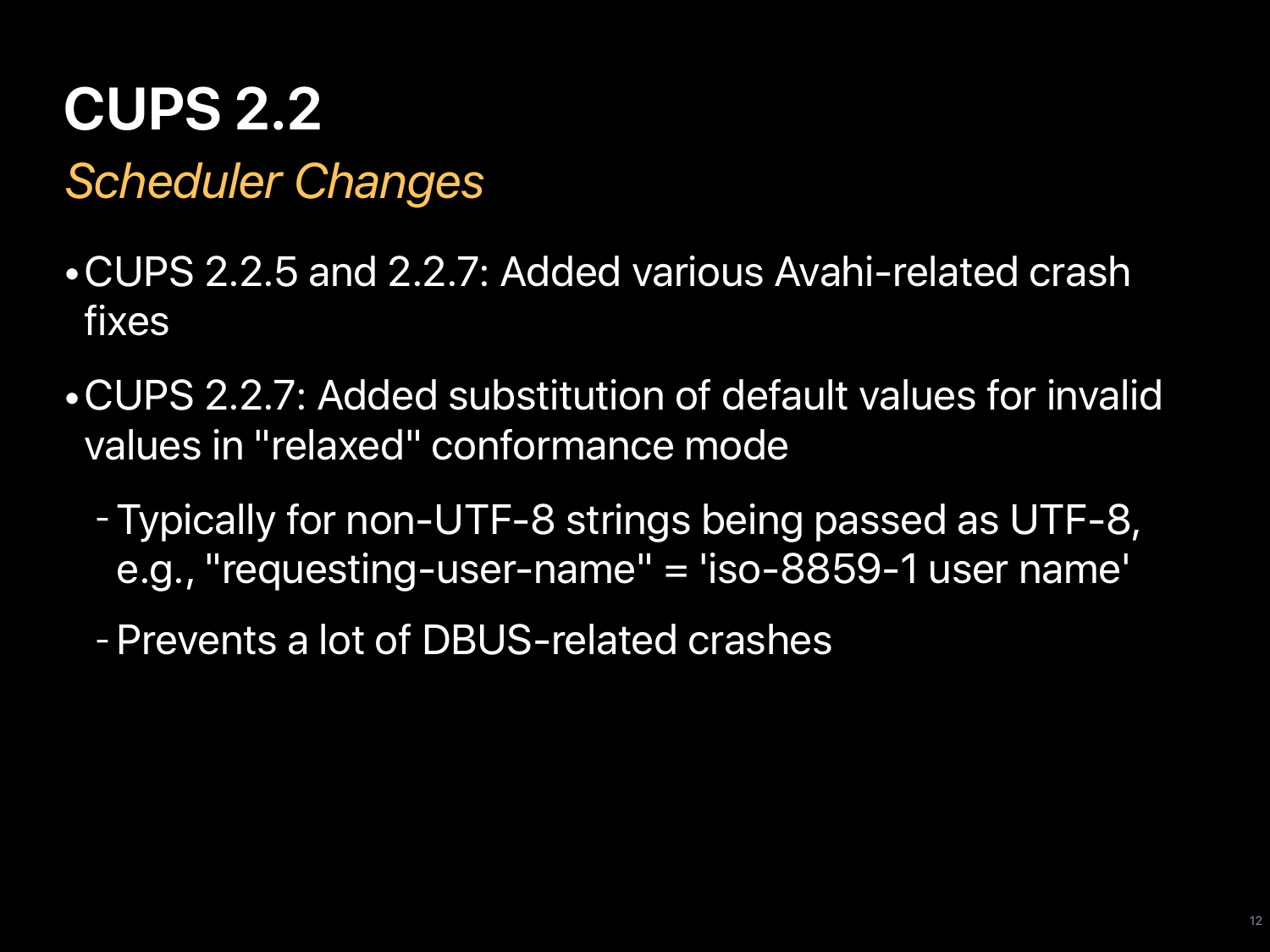*Security Changes* **CUPS 2.2**

- •CUPS 2.2.4: Added support for "*SSLOptions DenyCBC*" and "*SSLOptions DenyTLS1.0"* in client.conf and cupsd.conf
- •CUPS 2.2.5: Fixed "*ServerTokens None*" support in cupsd.conf (privacy bug)
- •CUPS 2.2.7: Added support for "*SSLOptions MinTLS*" and "*SSLOptions MaxTLS*" options in client.conf and cupsd.conf
- •CUPS 2.2.7: Added TLS negotiation timeouts for all types of HTTP connections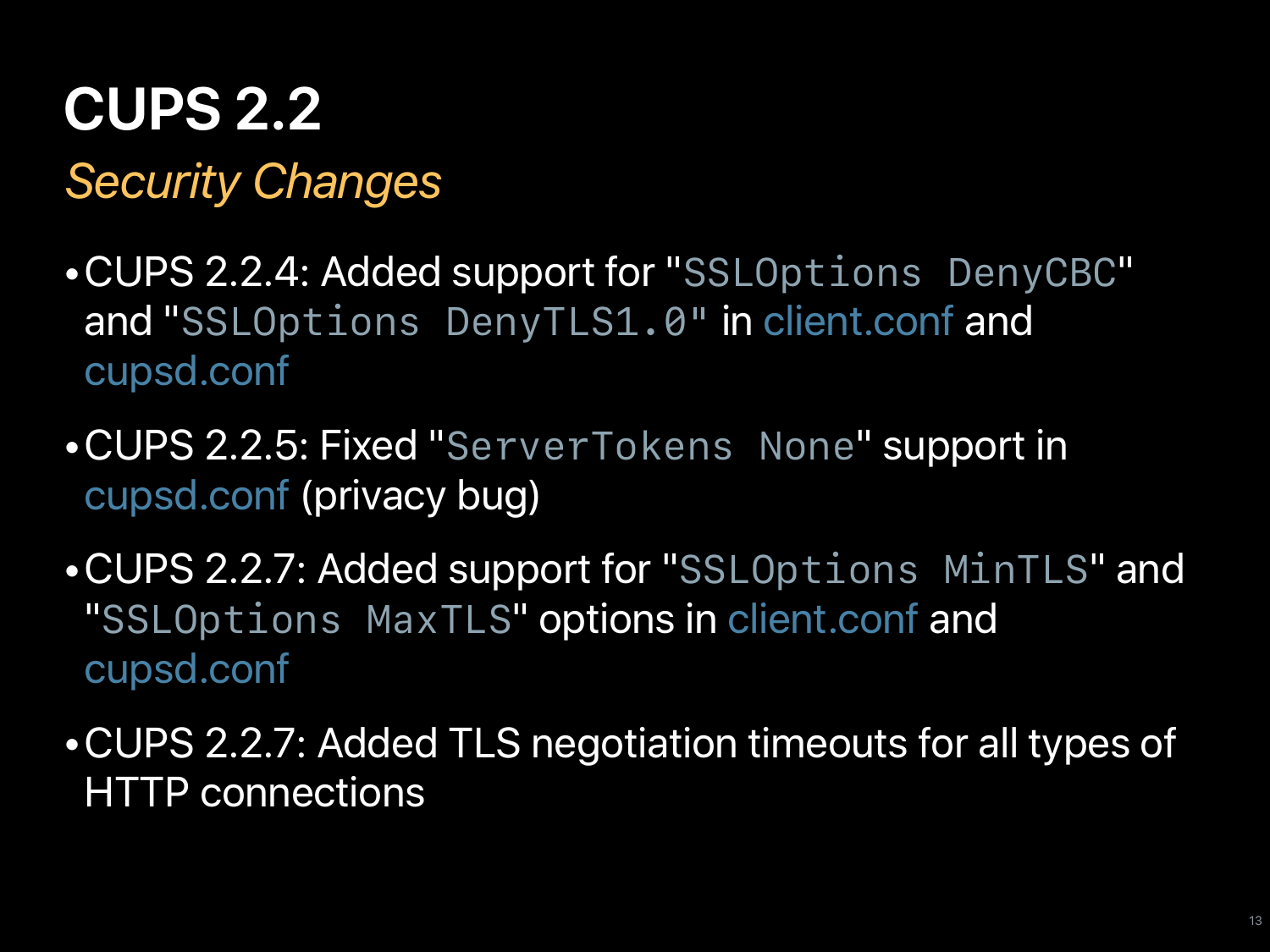#### *Security Changes, con't* **CUPS 2.2**

- •CUPS 2.2.7: Added support for multiple authentication schemes to allow support for other authentication schemes in the future like OAuth 2.0, MutualAuth, etc.:
	- -Comma-delimited in a single HTTP WWW-Authenticate: header, or
	- -Multiple HTTP WWW-Authenticate: headers concatenated as required by the HTTP specifications
- •CUPS 2.2.7: Updated HTTP Basic and Digest support to the current RFCs
	- -Digest is still only supported client-side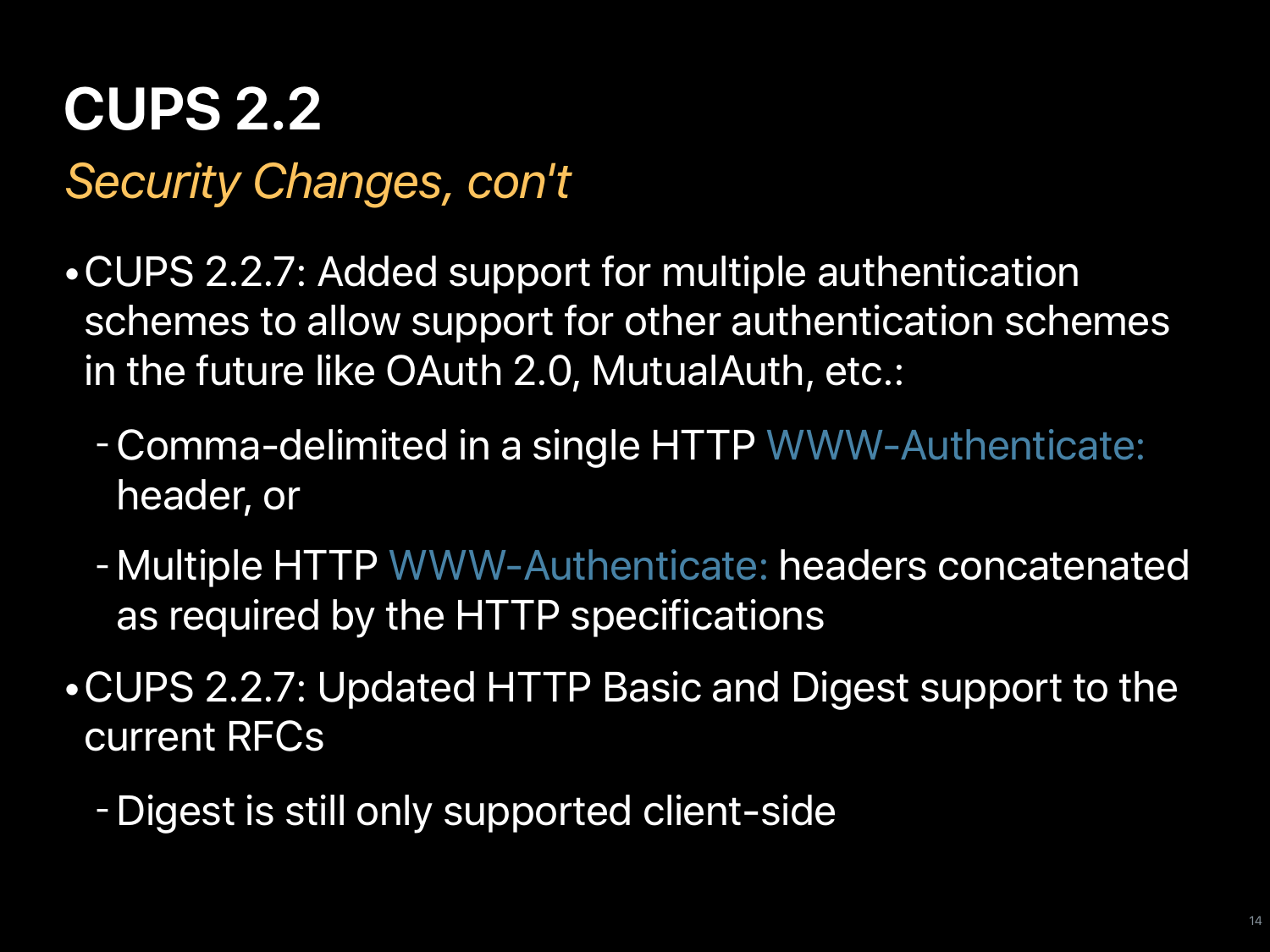### *CUPS 2.3* **CUPS Plenary**

- •CUPS 2.3 is the next feature release:
	- -CUPS 2.3.0 tentatively scheduled for June/July 2018
	- -Additional 2.3.x updates planned through the end of 2019
- •Primary Focus of CUPS 2.3:
	- License Change
	- IPP Everywhere
	- -Print Accounting
	- -Scheduler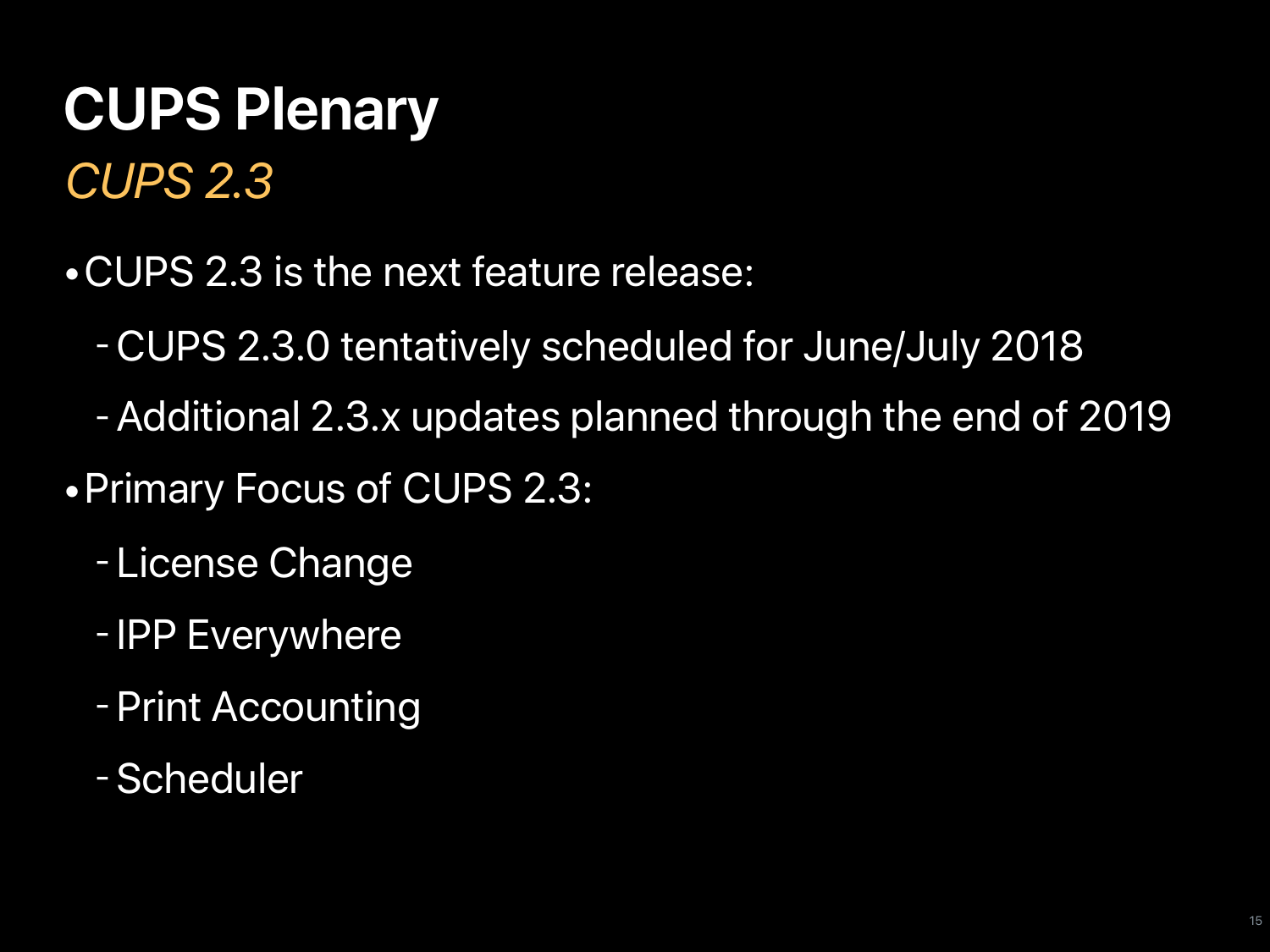#### *License Change* **CUPS 2.3**

- •CUPS 2.3 and later will be distributed under the terms of the Apache License Version 2.0
	- -Eliminates compatibility issues with projects that use GPL3, LGPL3, AGPL3, and the Apache License Version 2.0
- •Still working out the details to allow GPL2/LGPL2-only software to link to the CUPS libraries...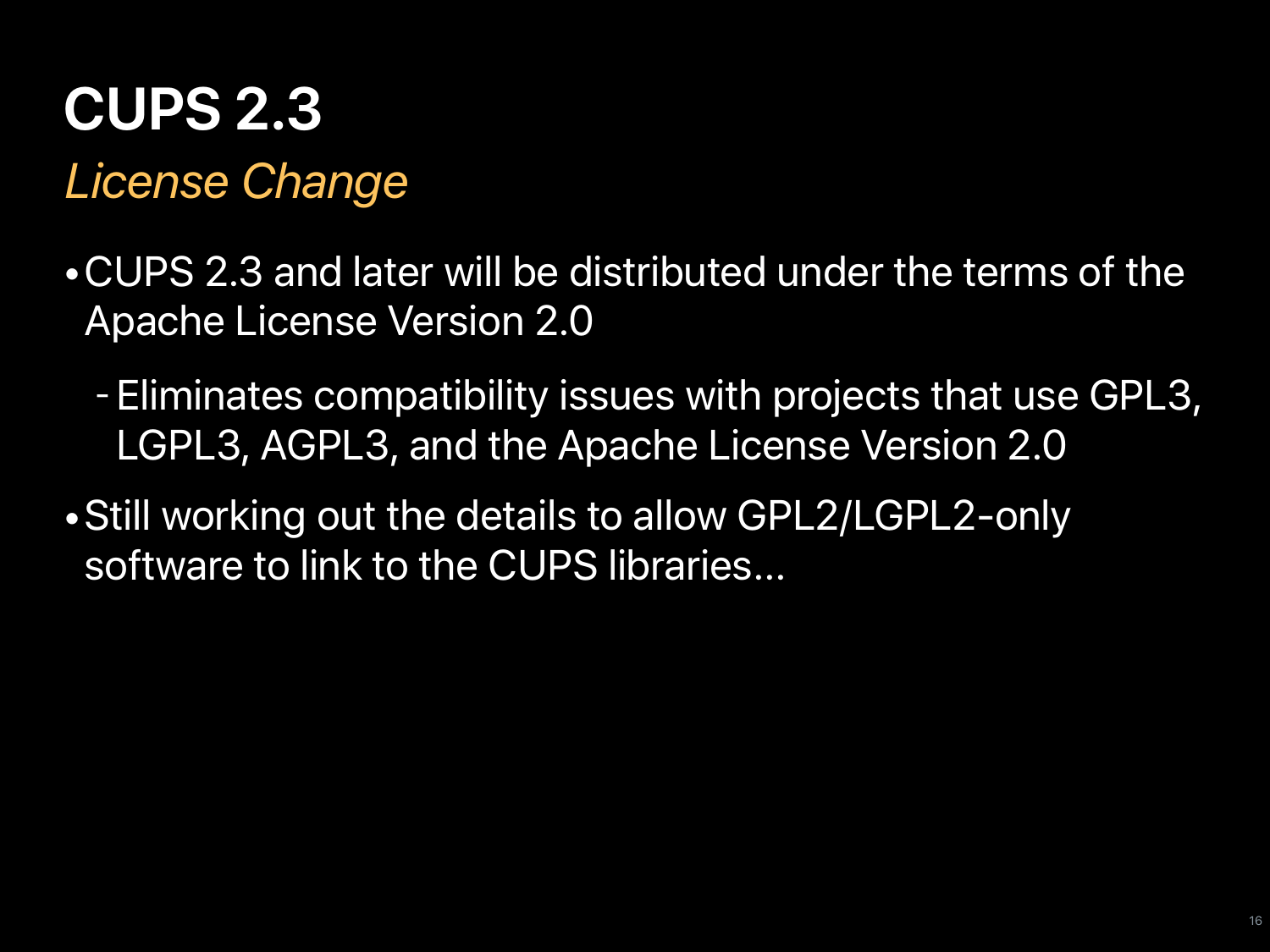*IPP Everywhere* **CUPS 2.3**

- •Localization of attributes and values, including printerspecific values from a printer's .strings files
- •IPP Job Presets support
- •IPP "finishing-template" support
- •Closing of any remaining CUPS API "holes" preventing applications from using IPP Everywhere instead of printer drivers
- •Bug fixes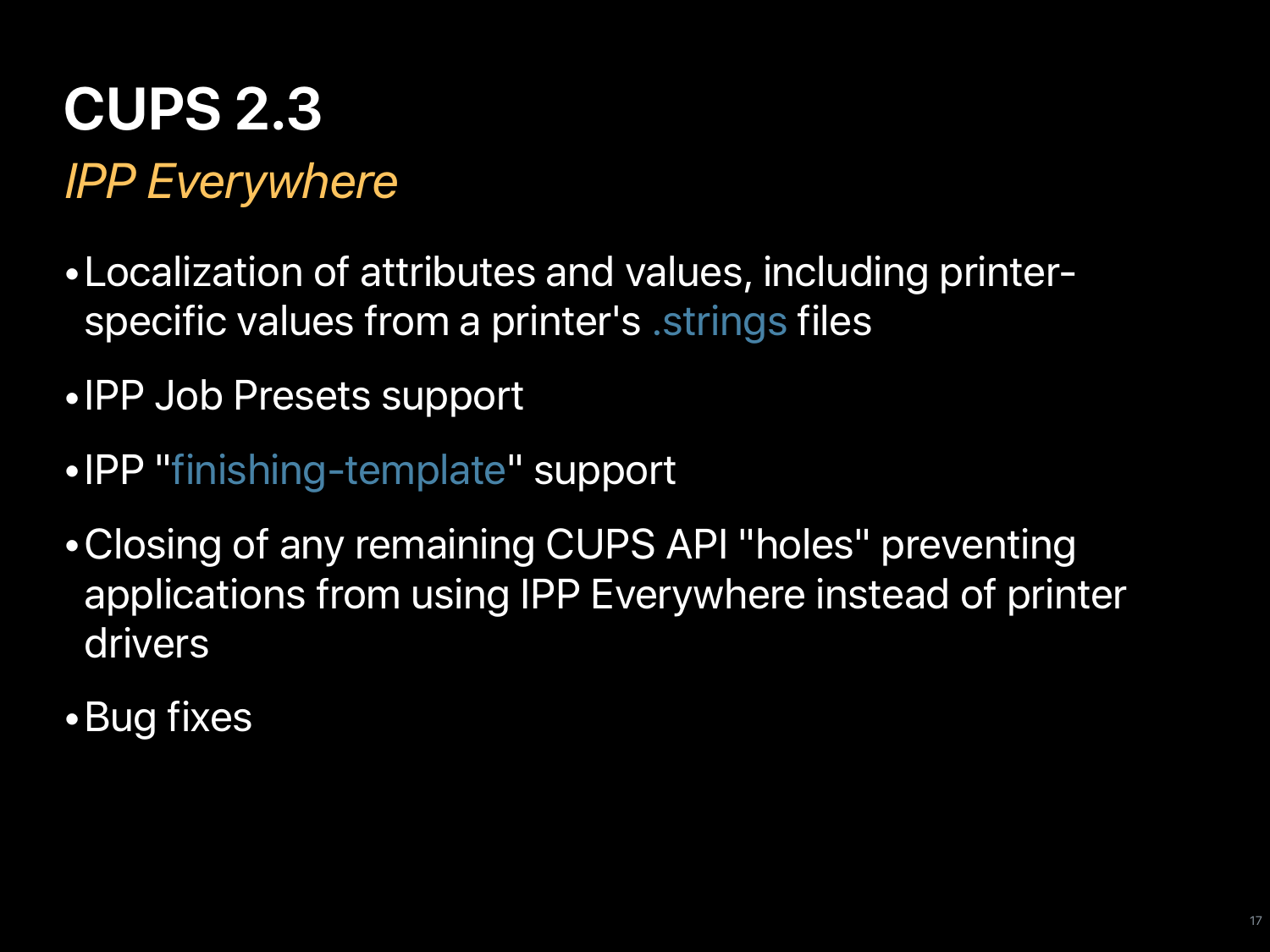### **CUPS 2.3**

#### *Print Accounting*

- •The scheduler now tracks the total number of media sheets and only logs the count once a job completes
	- -The previous mix of progress (from filters) and total (from printer) values could yield incorrect accounting results
	- -Also simplifies accounting software that uses the page\_log file - now just a single line for each job that is printed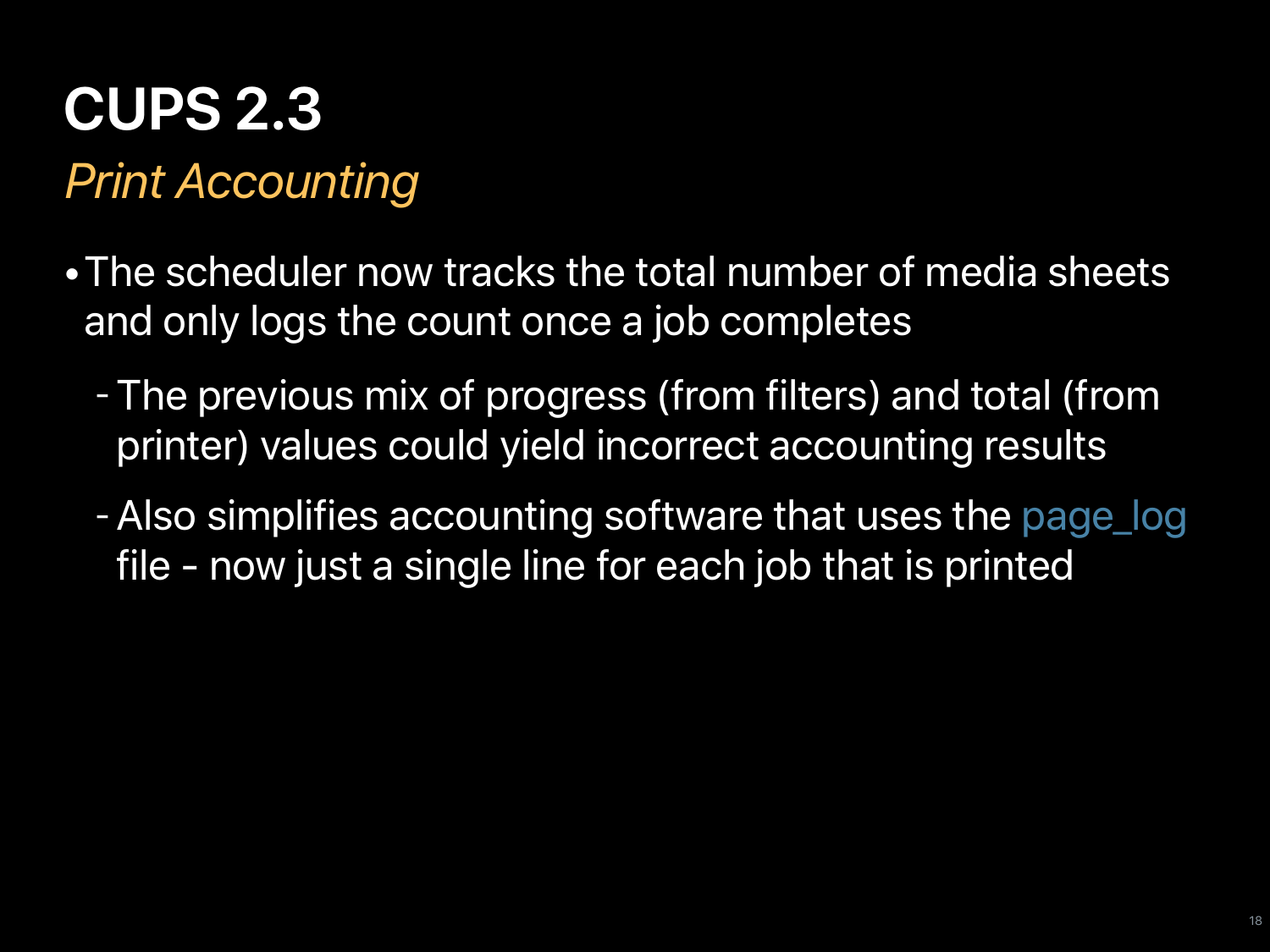#### *Scheduler* **CUPS 2.3**

- Now generate a per-printer strings file for client-side localization
- •Bonjour (sharing) host name can now be set
- •Now support the "printer-id (integer(1:65535))" Printer Status attribute
- •Scripted CGI programs are supported differently:
	- -Now rely on execute bit and *#!* header
	- -No more hardcoded script interpreters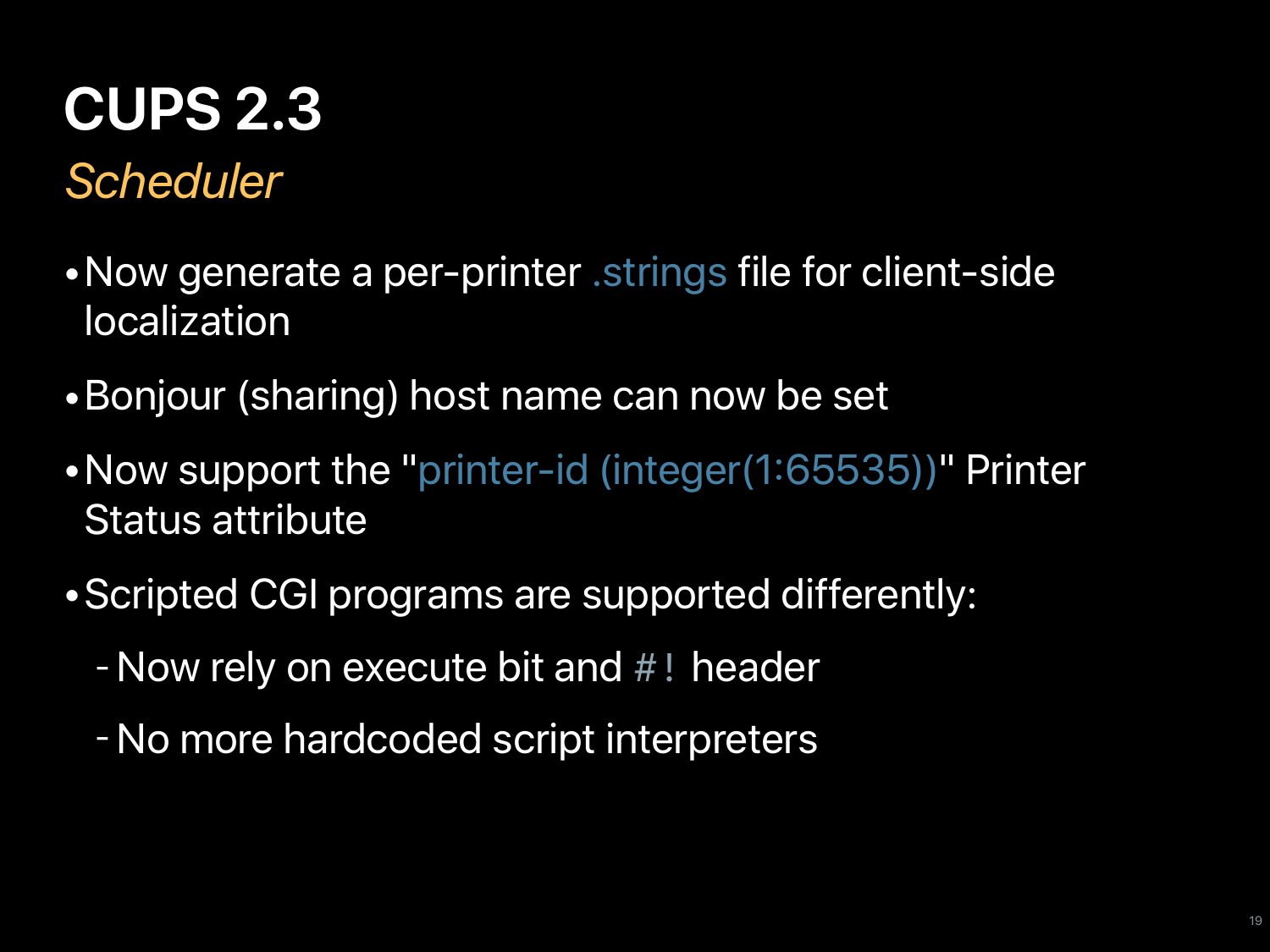#### *CUPS API* **CUPS 2.3**

•Improved media selection support, including a new function:

*int cupsAddDestMediaOptions(http\_t \*http, cups\_dest\_t \*dest, cups\_dinfo\_t \*dinfo, unsigned flags, cups\_size\_t \*size, int num\_options, cups\_option\_t \*\*options);*

•New option encoding function:

```
ipp_attribute_t *
cupsEncodeOption(ipp_t *ipp,
     ipp_tag_t group_tag, const char *name,
     const char *value);
```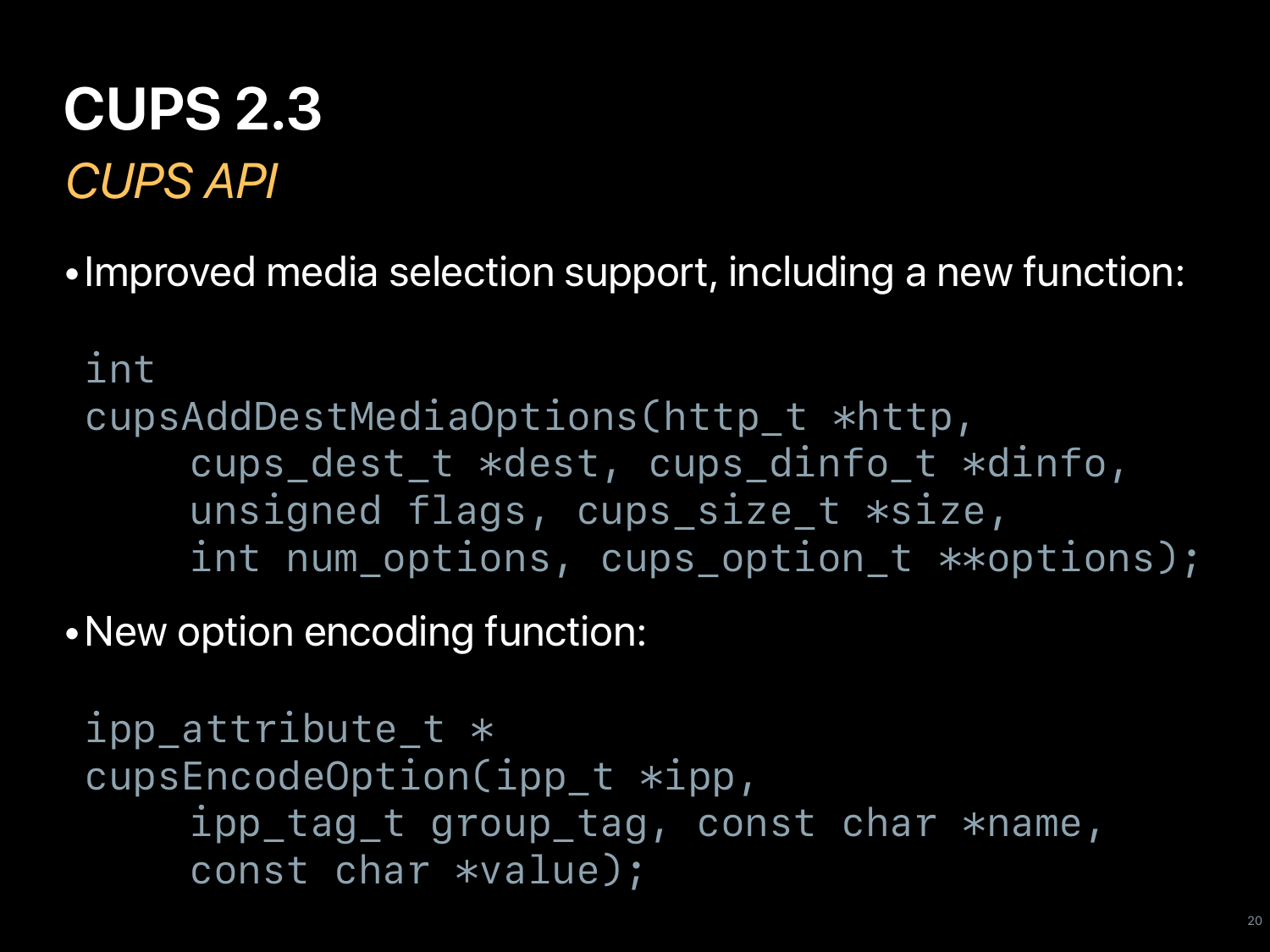#### *CUPS API, con't* **CUPS 2.3**

- •*cupsCopyDestConflicts* now supports collection attribute ("media-col", "finishings-col", etc.) constraints
- •HTTP header values can now be longer than the old static limit (*HTTP\_MAX\_VALUE*)
- •The '-D\_IPP\_PRIVATE\_STRUCTURES=1' cheat no longer works when including the *<cups/ipp.h>* header
	- -The *ipp\_t* and *ipp\_attribute\_t* structures are now fully private (moved to private header)
	- -Use the accessor functions (*ippGetXxx*/*ippSetXxx*) which were added in CUPS 1.6 *eight* years ago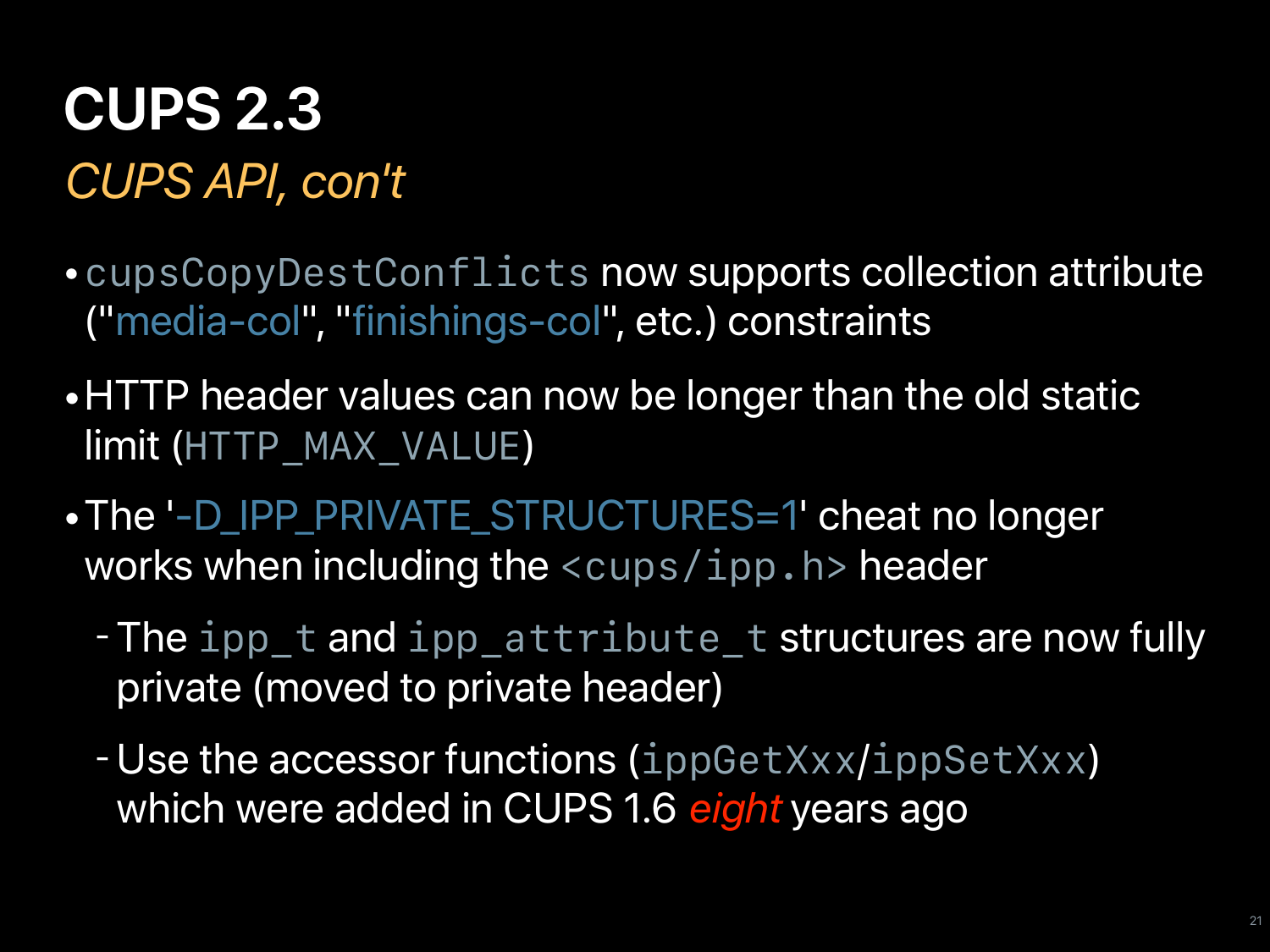#### *CUPS API, con't* **CUPS 2.3**

- •The '-D\_PPD\_DEPRECATED=""' cheat for the *<cups/ppd.h>* header file no longer works
	- -There is no longer a way to disable compile-time warnings when using the PPD functions
	- -The CUPS destination APIs are the replacement for all PPD functionality and have been since CUPS 1.4 which was released *ten* years ago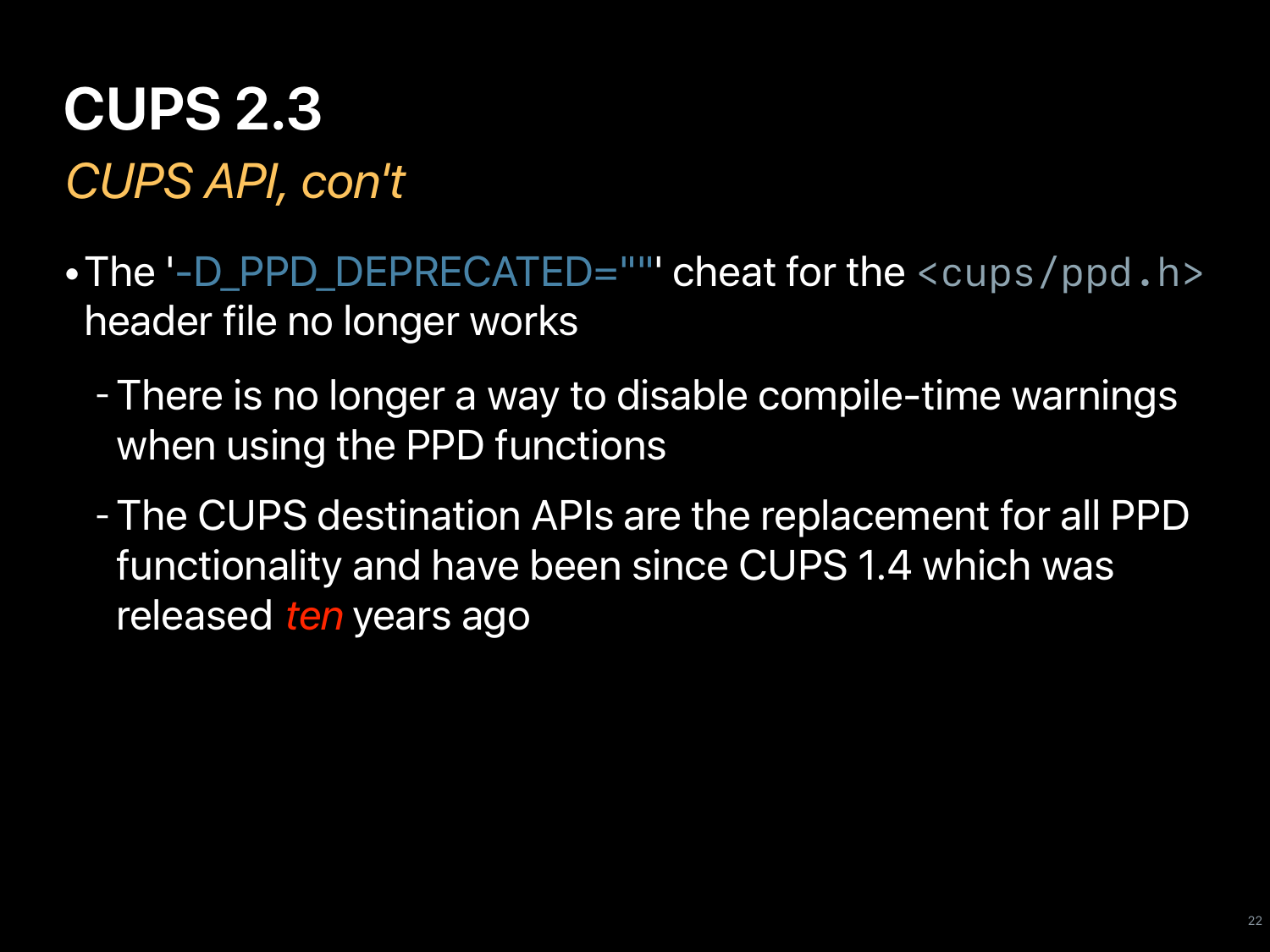#### *CUPS Deprecations*

- •We periodically deprecate functionality that either is no longer necessary or will prevent us from improving CUPS
- •When we deprecate something:
	- -We announce the deprecation as far in advance as possible
	- -We display a warning that the functionality is going away in a future release of CUPS
	- -We help developers and users migrate to any replacement functionality, if applicable
- •Deprecation is a necessary step prior to removal from CUPS
- •*Deprecated items are still functional until removed*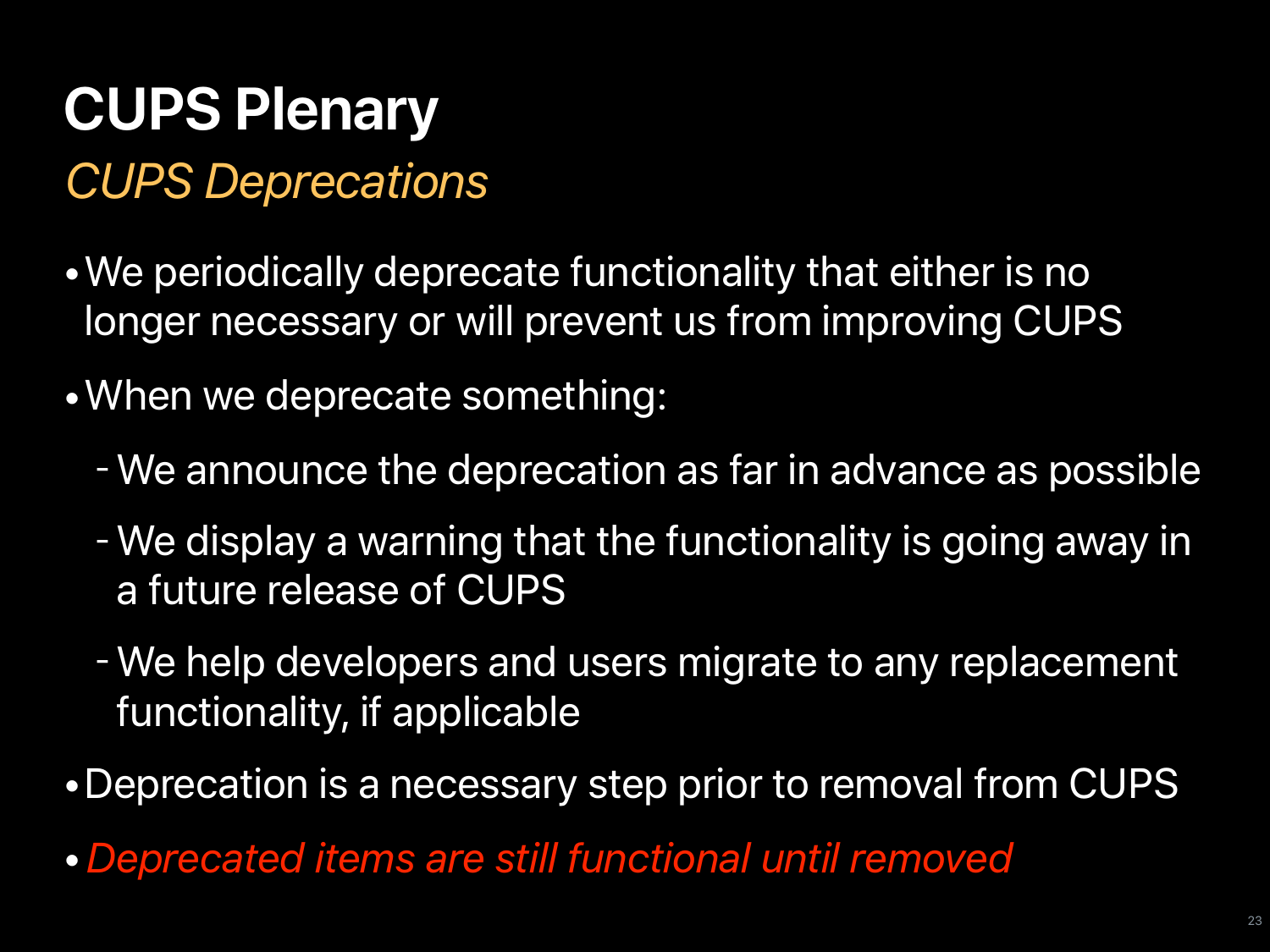#### *CUPS Deprecations, con't*

- •After a transition period, deprecated items are removed from **CUPS** 
	- -Deprecated CUPS APIs are never fully removed from shared libraries (non-functional stubs remain) to preserve binary compatibility
- •We've had some hard exceptions over the years:
	- -Security issues forced us to do a hard transition of some cupsd.conf directives to cups-files.conf
	- -Security issues forced us to drop interface script support
	- -Performance and architectural issues forced us to drop CUPS browsing before Avahi was fully supported/deployed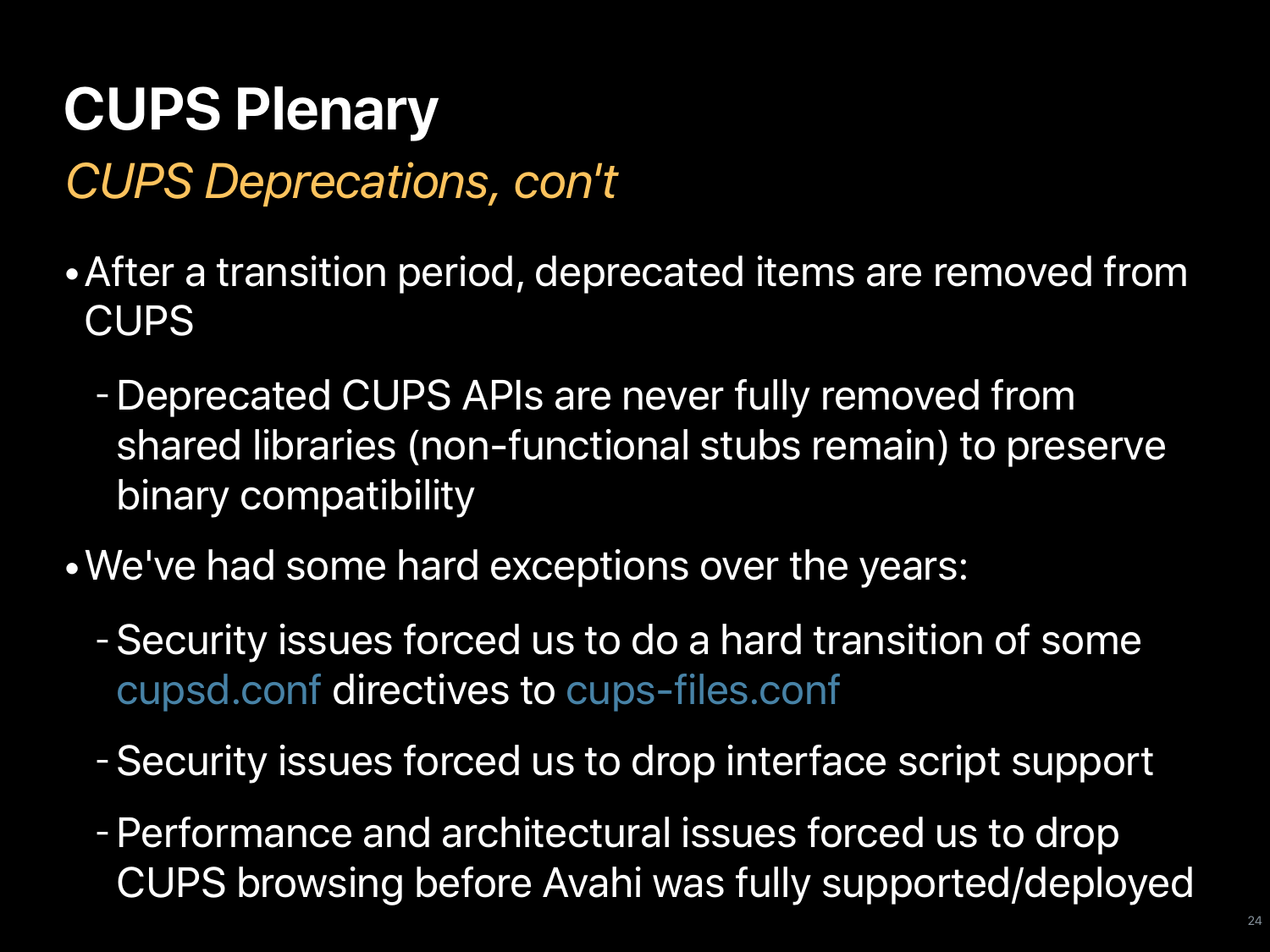*CUPS 2.2.7: Deprecate Raw Print Queues*

- *•Raw queues will continue to work in CUPS 2.2.x/2.3.x*
- •Why deprecate them?
	- -Raw queues pointing to shared printers cause problems for sandboxed applications on macOS and applications using AppArmor/SELinux on Linux (no direct network access)
	- -Raw queues pointing to label printers, etc. require applications to provide printer-specific UI and print data, the opposite of what CUPS is about
	- -Raw queues do not work with file: device queues, which people still occasionally use with special-purpose printers and software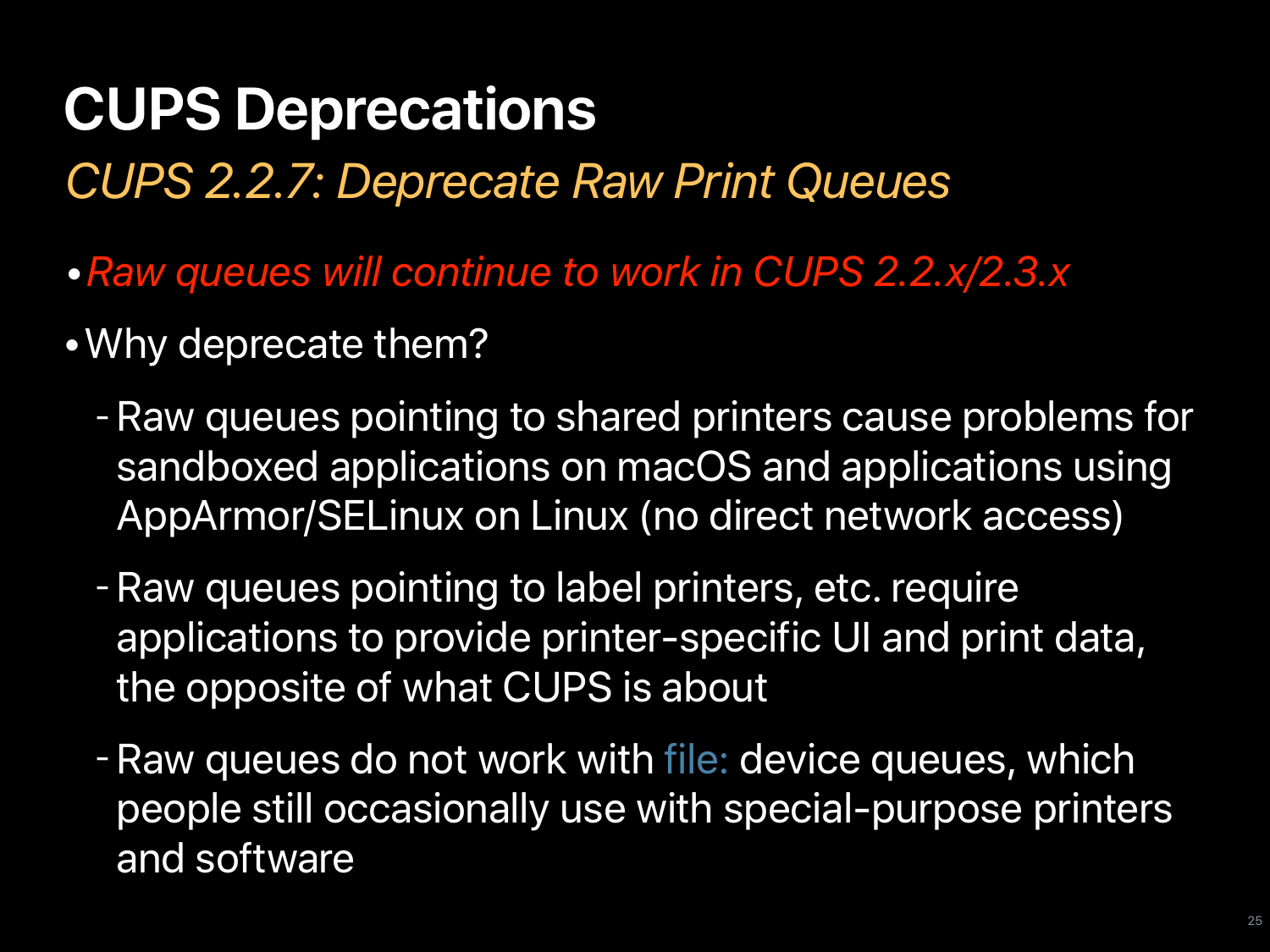*CUPS 2.3: Deprecate Printer Drivers*

*•Printer drivers and the PPD APIs will continue to work in CUPS 2.3.x*

- •PPD files were deprecated in CUPS 1.4 (ten years ago) but we didn't have a replacement strategy for printer drivers at that time
- •IPP Everywhere (and related standards) provide the replacement for most printer drivers
	- -Strategy for other printers and drivers is to use Printer Applications
- •We hope to remove printer driver support in the CUPS feature release following 2.3.x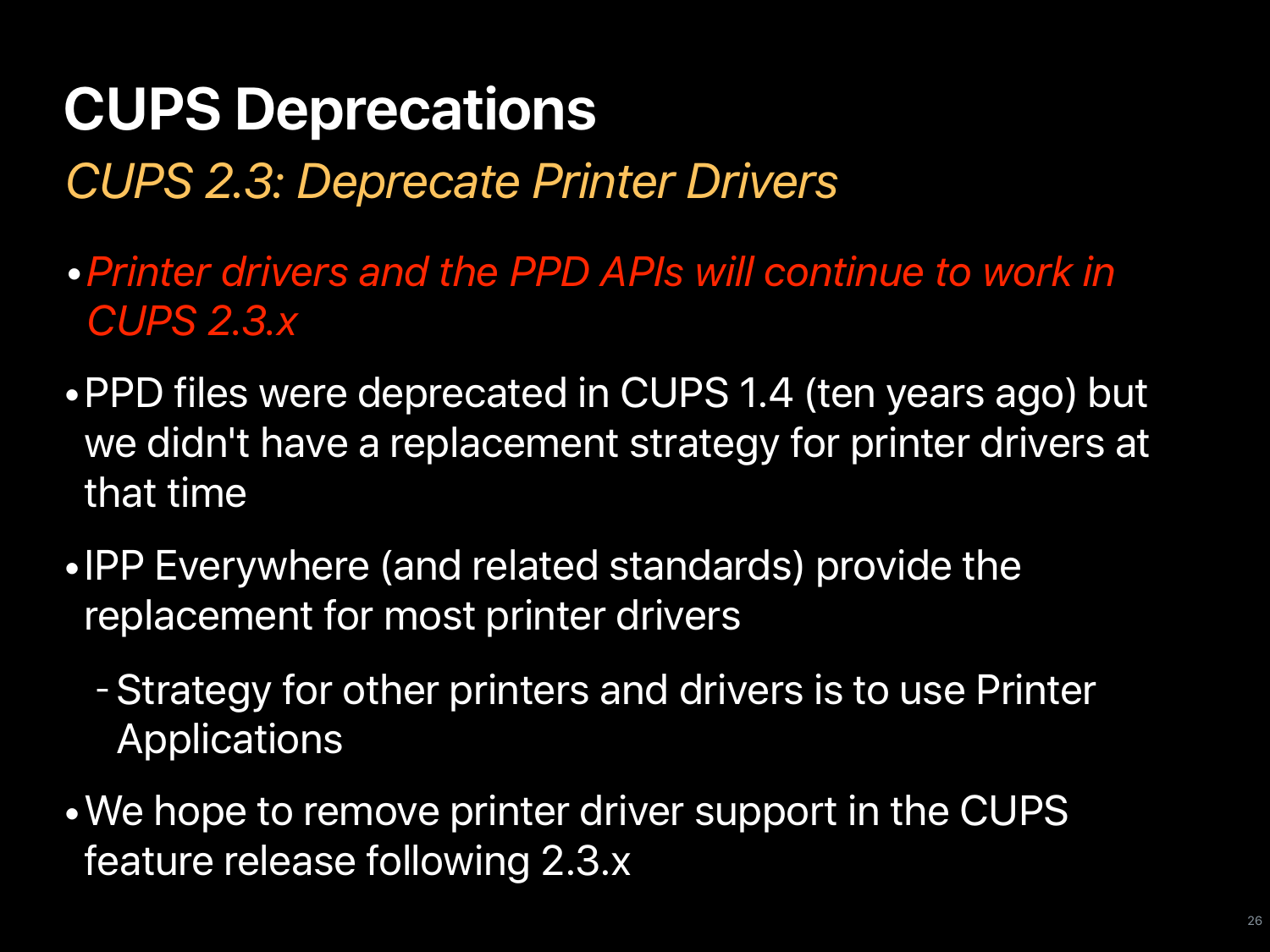*CUPS 2.3: Deprecate Printer Drivers, con't*

- •Why deprecate printer drivers?
	- -At least 98% of all printers sold since 2010 support IPP, Apple/PWG Raster, and JPEG; many (about half) support PDF
		- -Holdouts are industrial label printers and certain vertical market printers
	- -PPDs and drivers have been holding us back from offering a better user experience (ready media, localization, full range of printer options/values), improved document processing, and improved accounting
	- -PPDs and drivers are a security and distribution nightmare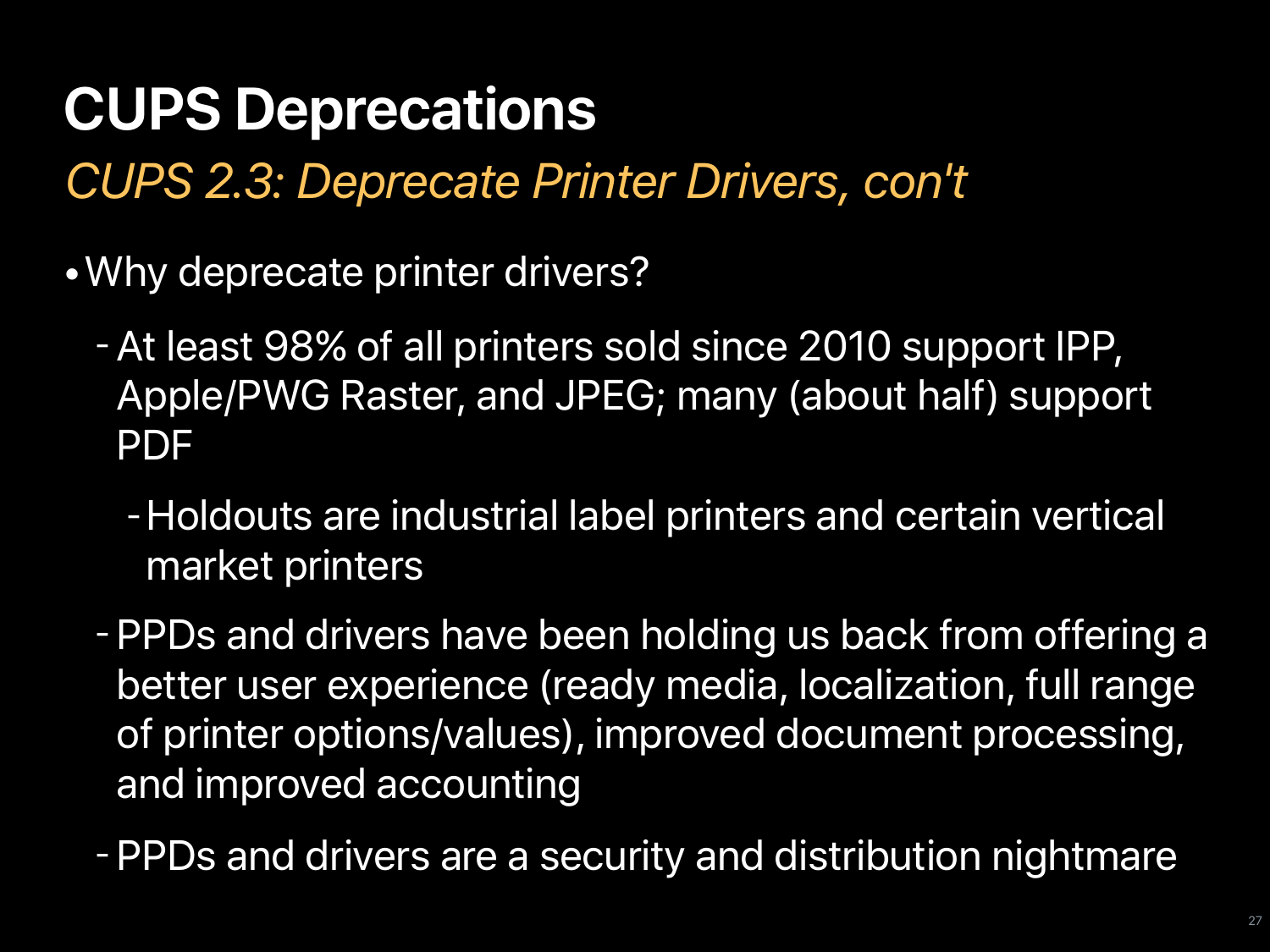*CUPS 2.3: Deprecate Printer Drivers, con't*

- •A Printer Application:
	- Is a standalone replacement for printer drivers
	- -Provides an IPP printer endpoint
		- •The CUPS library contains everything needed to implement a lightweight IPP Everywhere Printer that can be used by any client running CUPS 1.4 or later
	- •Supports setup, configuration (e.g., presets for custom media/ink sets), operator functions, and status information UI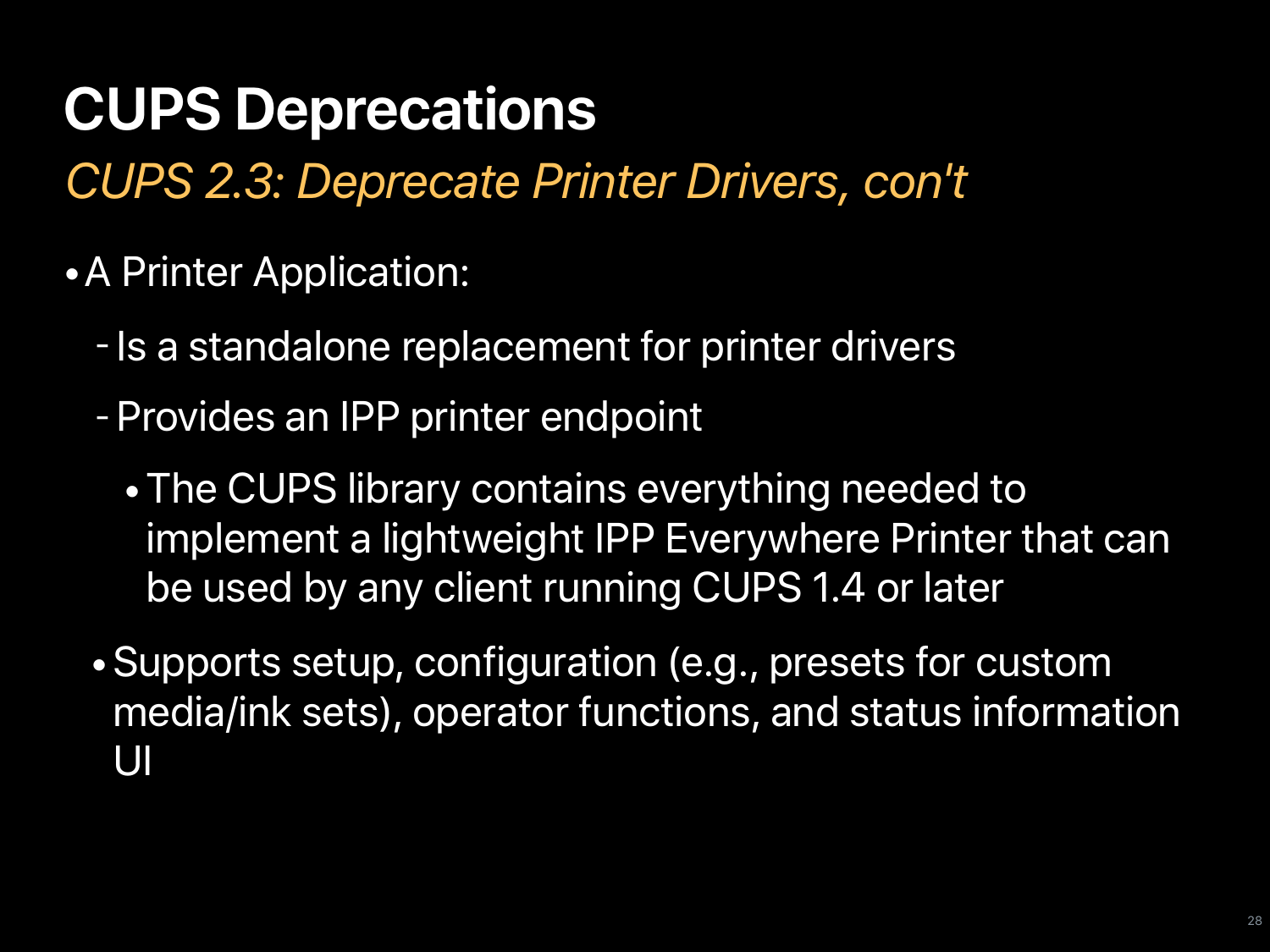*CUPS 2.3: Deprecate Printer Drivers, con't*

- •A Printer Application:
	- •Can accept high-level (PDF/JPEG) or PWG Raster print files that are generated and sent to it by the print client
	- •Can be distributed via the Mac App Store, Homebrew project, Linux distribution packages, snapcraft, AppImage, Docker, etc.
	- •Can support any number of printers
	- •Should provide a more efficient and better functioning solution that we have today with PPD-based printer drivers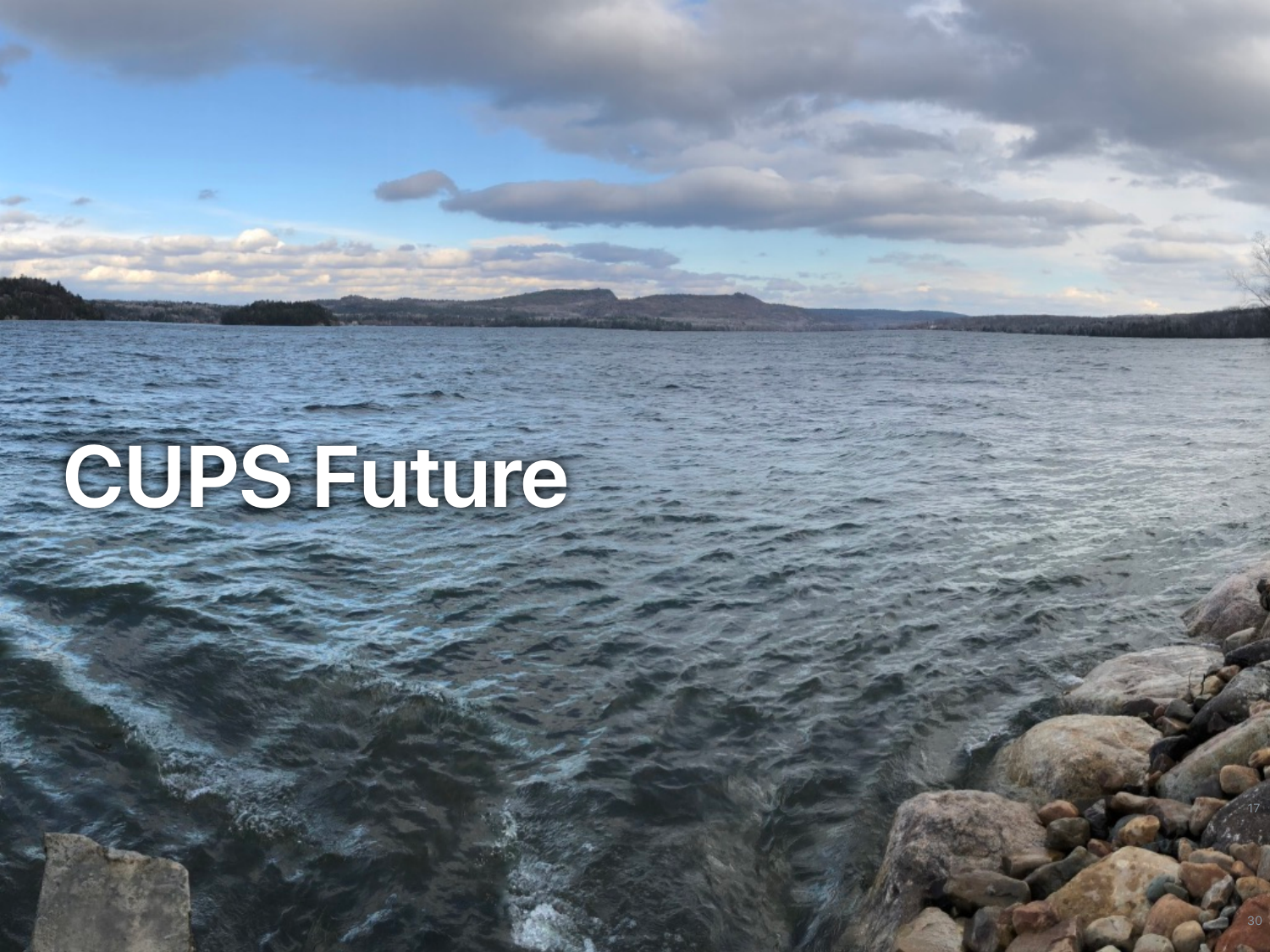#### *CUPS Future*

- •CUPS needs to change to adapt to a more mobile computing world that does different kinds of printing in different environments
- Major focus areas:
	- -Power Usage
	- -Mobility and Scalability
	- -Discovery
	- -Security
	- -Simplification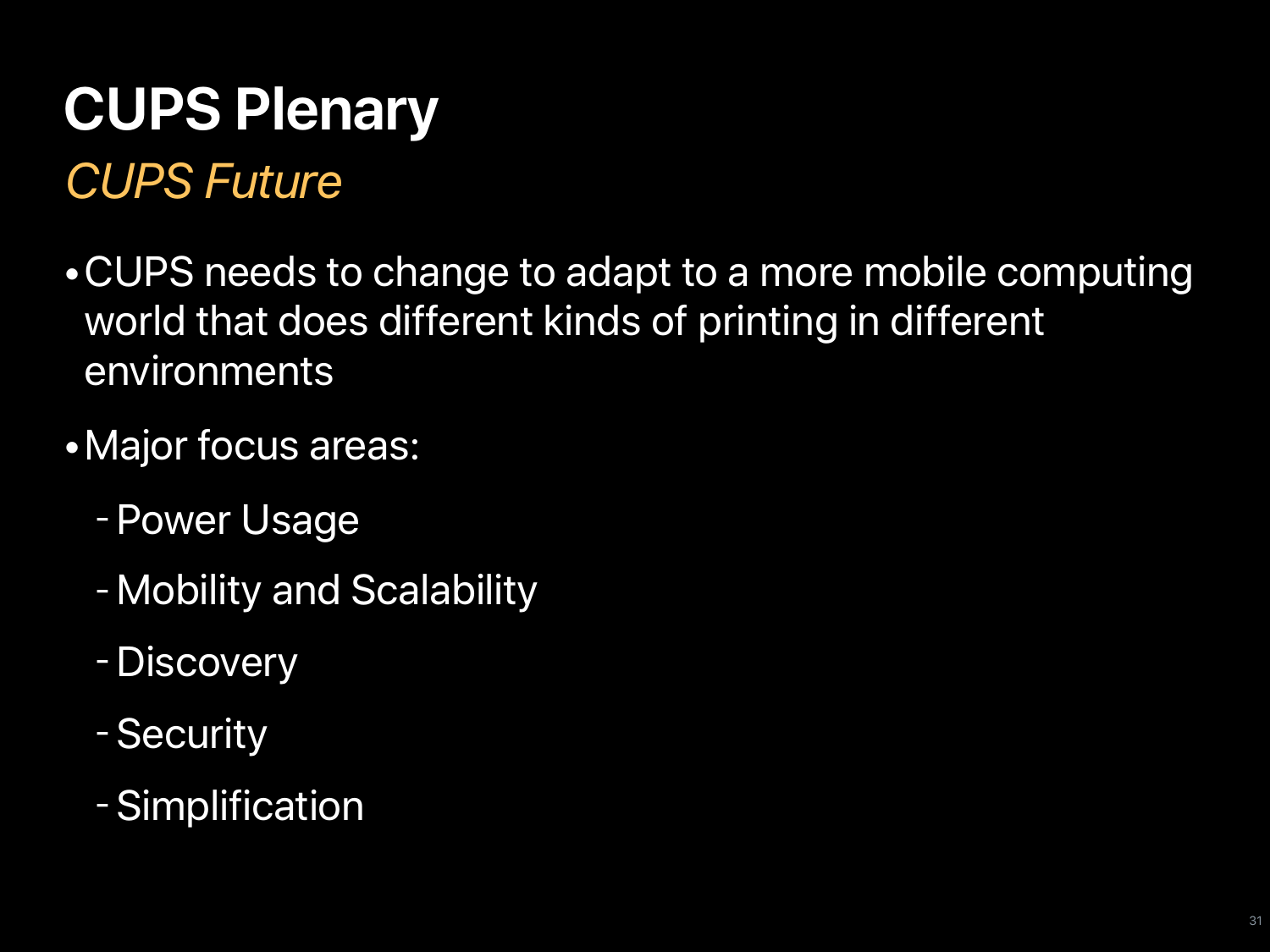

# **Print different.**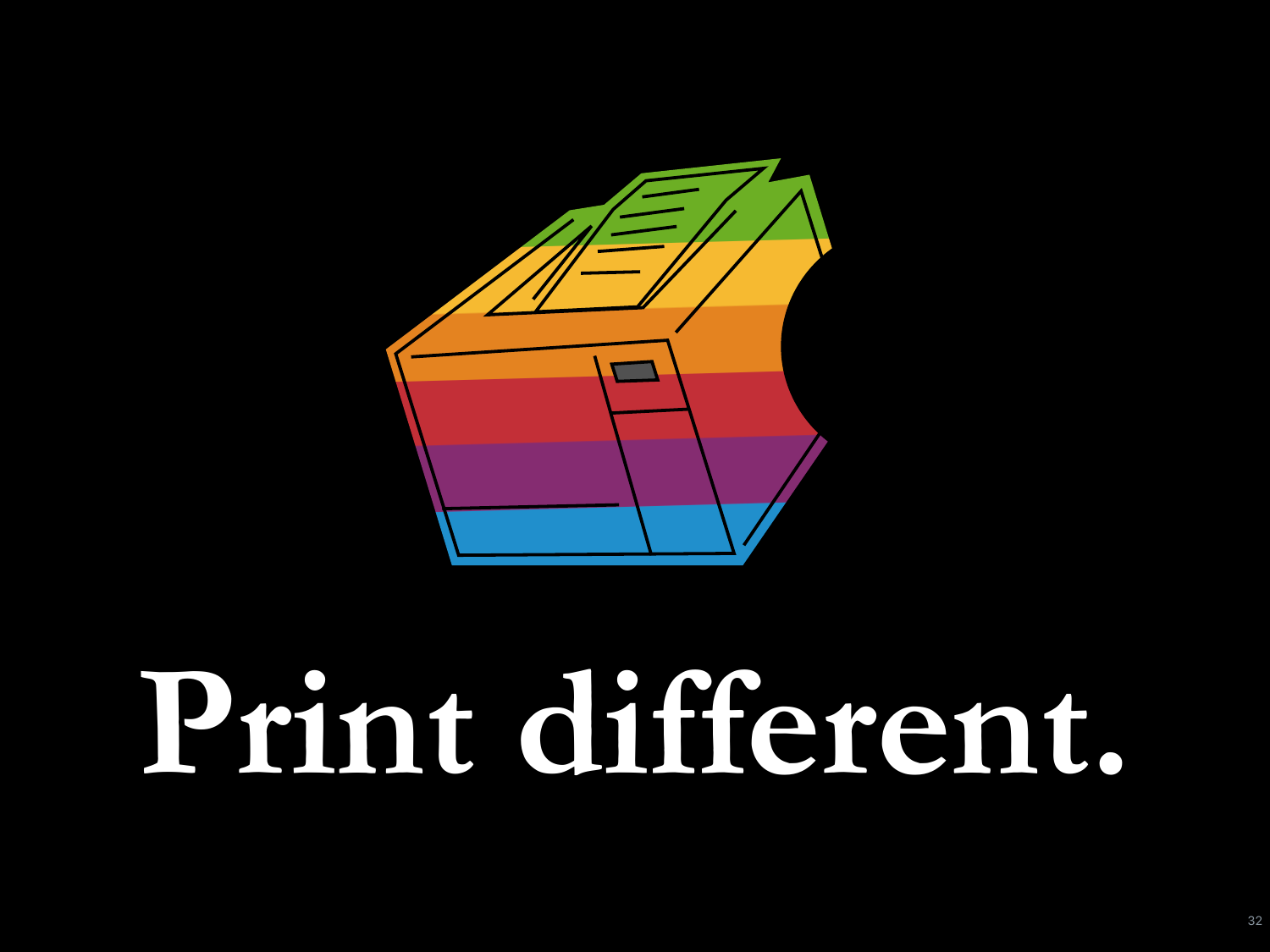#### *Power Usage*

- •Current CUPS does a great deal to minimize power usage, but there is room for improvement:
	- Job Processing optimize common filter paths with standalone filters rather than stringing several filters together, which also provides better printing performance with reduced data copying and fewer user/kernel-space transitions
	- Idle Wait exiting when idle is not the most power efficient design, so we should instead respond to memory/resource pressure (available on macOS at least)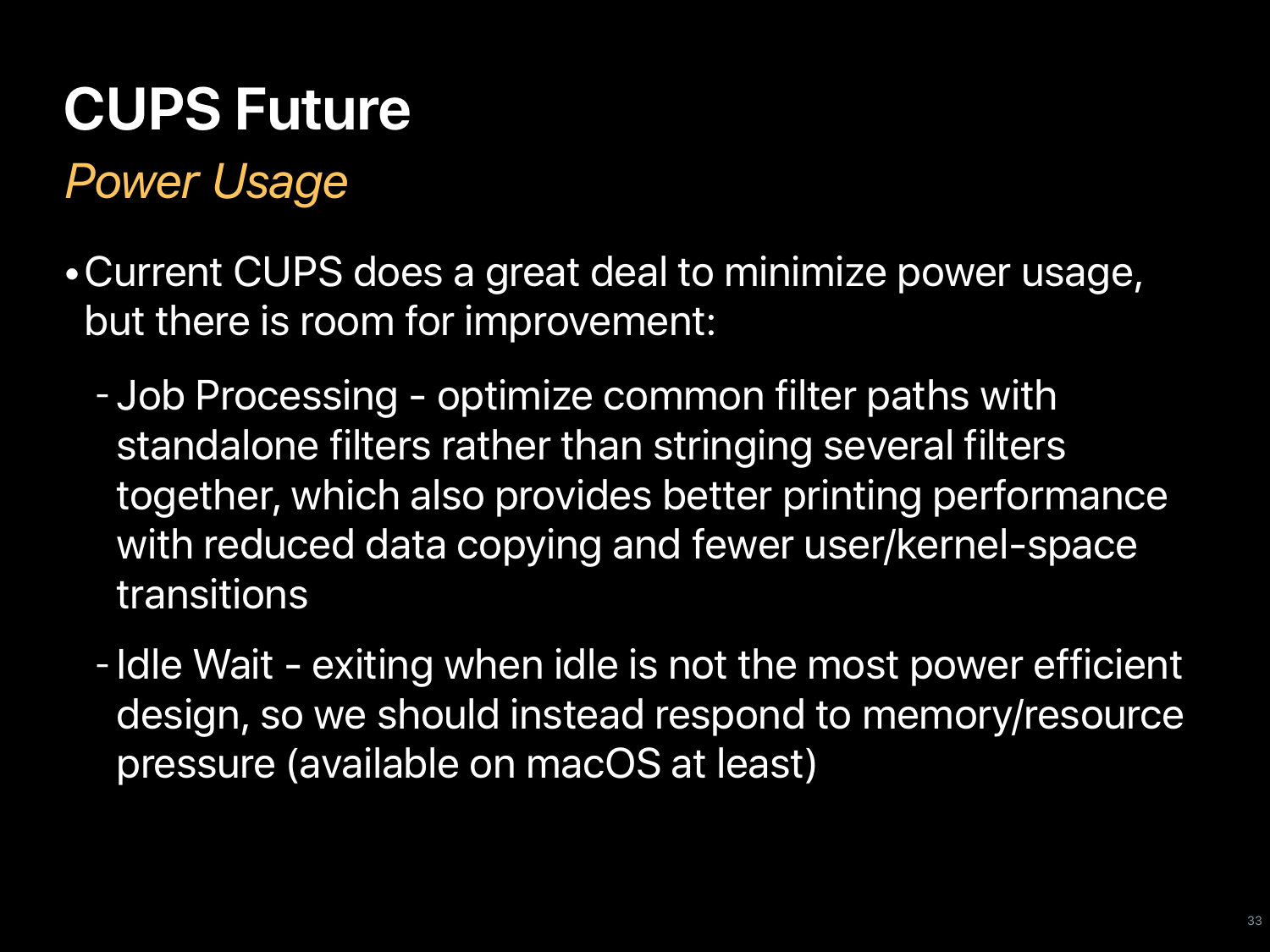#### *Mobility and Scaling*

- •Mobile computing has a dramatic effect on networking
	- -Multiple networks/interfaces/protocols/addresses
	- -Printer visibility can change in moments
- •Need to look beyond the BSD sockets API, including things like the PostSockets API proposed in the IETF:
	- -[https://tools.ietf.org/html/draft-trammell-taps-post](https://tools.ietf.org/html/draft-trammell-taps-post-sockets)[sockets](https://tools.ietf.org/html/draft-trammell-taps-post-sockets)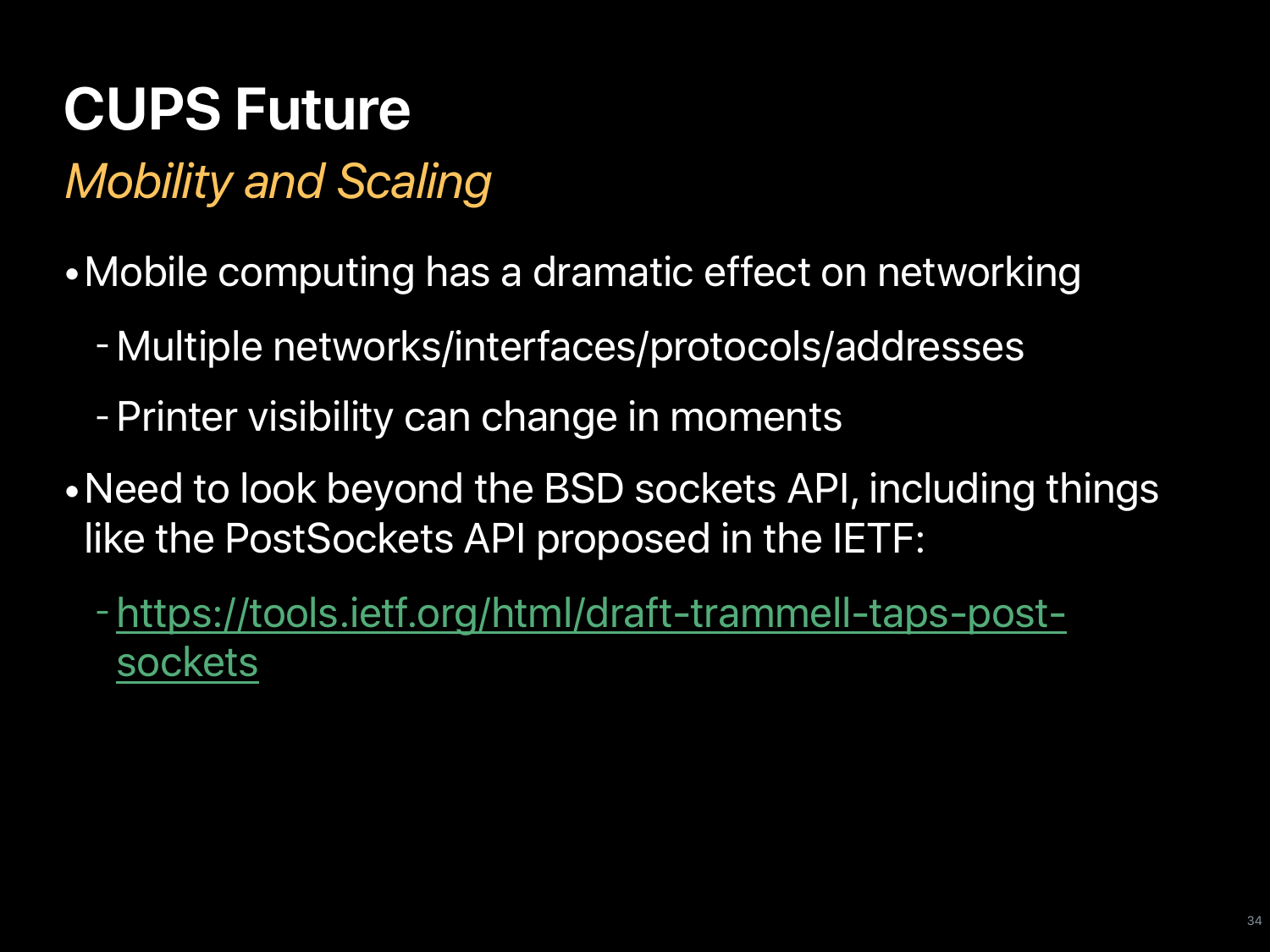#### *Mobility and Scaling, con't*

- •The full CUPS printing stack currently doesn't scale down well:
	- -Still depends on a variety of (large) filter and driver packages
	- -CUPS itself includes a lot of functionality that is not needed by most mobile/desktop users such as the web interface and printer sharing
- •It would make sense to separate out the server/sharing bits and driver support to provide a smaller, more efficient stack when sharing is not needed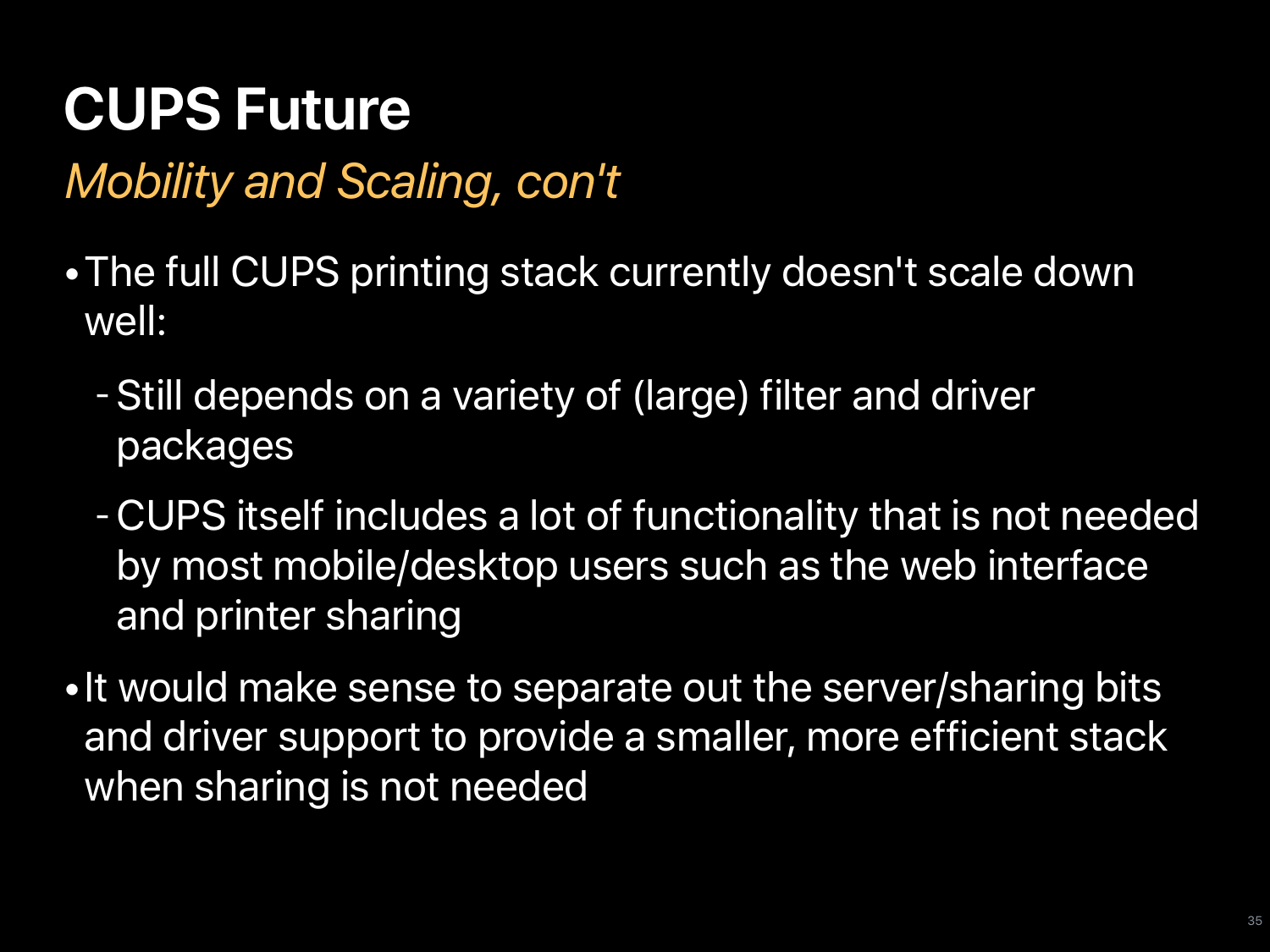*Discovery*

- •DNS-SD/Bonjour is the primary mechanism today but doesn't scale well on typical multi-segment networks and only works for "public" printers
	- -Some work happening in the IETF DNS-SD workgroup to address this
	- -<https://tools.ietf.org/wg/dnssd/>
- •LDAP has also been on the roadmap for a while
	- -Allows filtering available printers using an authenticated user identity
	- -<https://tools.ietf.org/html/rfc7612>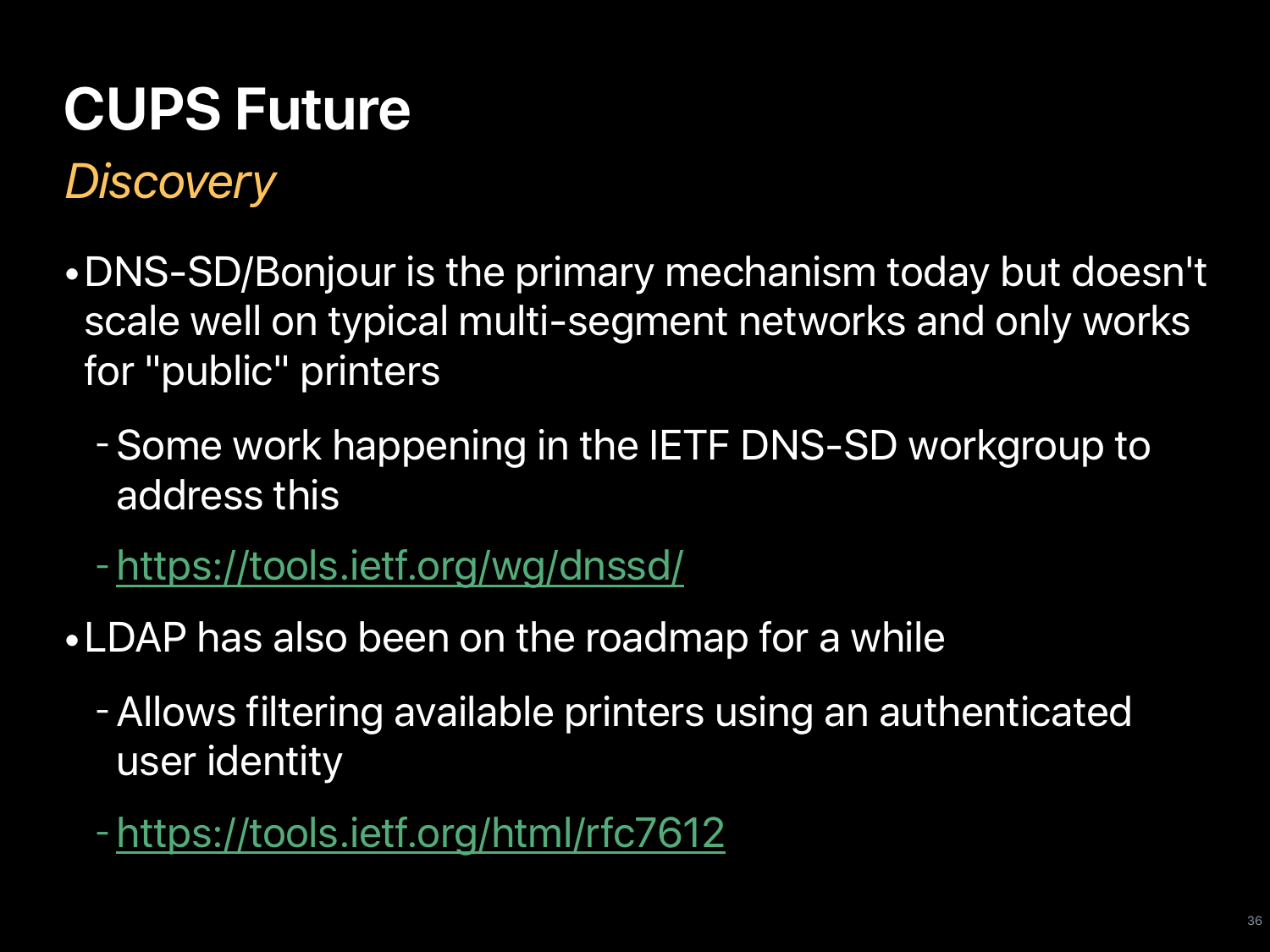*Discovery, con't*

- •Also want to do proper support for static/distributed "printer profiles"
- •Printer profiles:
	- -Can point to one or more servers and/or printers
	- -Can be distributed in many ways
	- -Can be system-wide or per-user
	- -Don't depend on DNS-SD, LDAP, or other infrastructure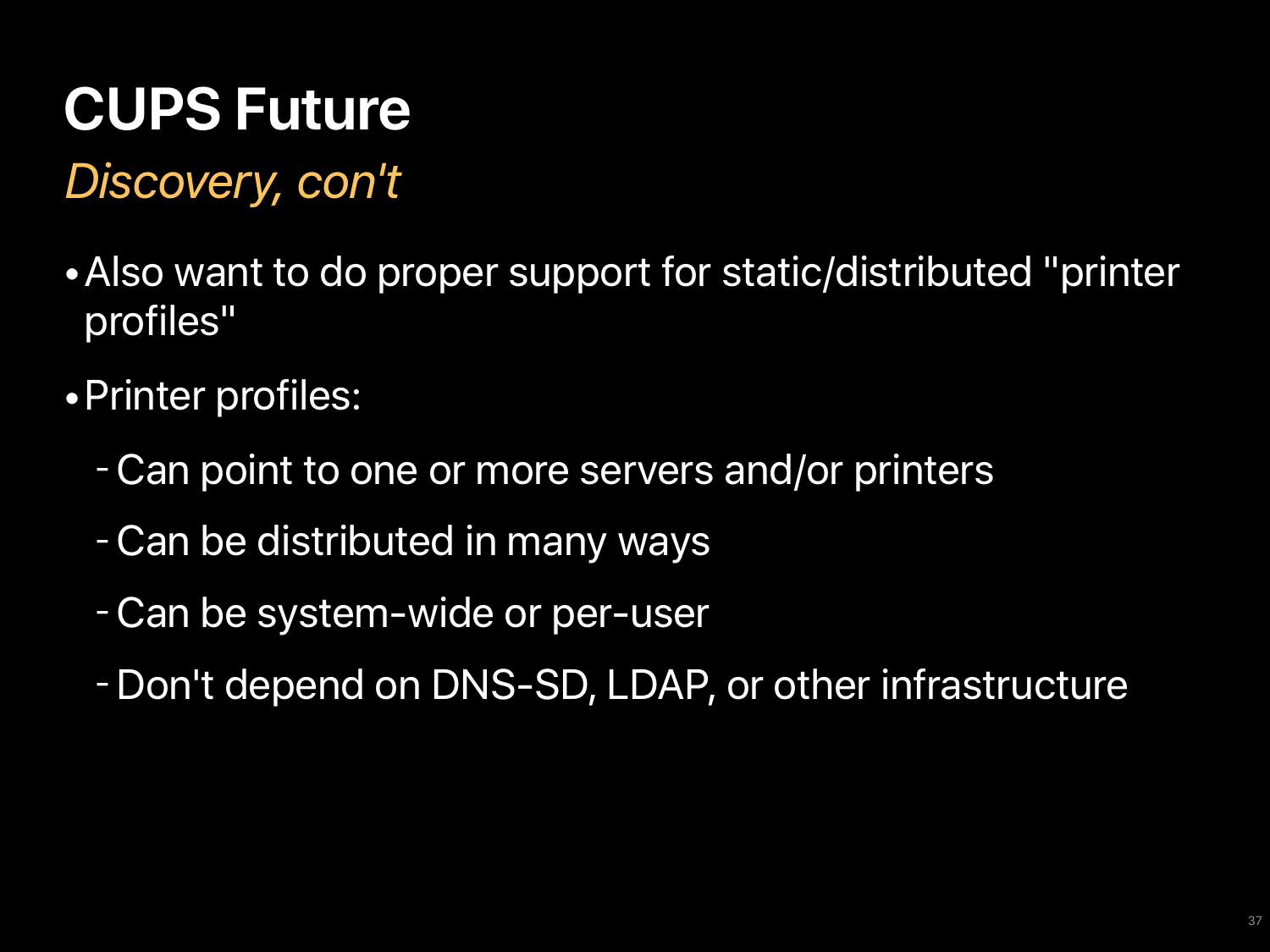*Security*

- •Known Issues
	- -Printer Drivers
	- -Scheduler Running as Root
	- -Web Interface
- •OAuth 2.0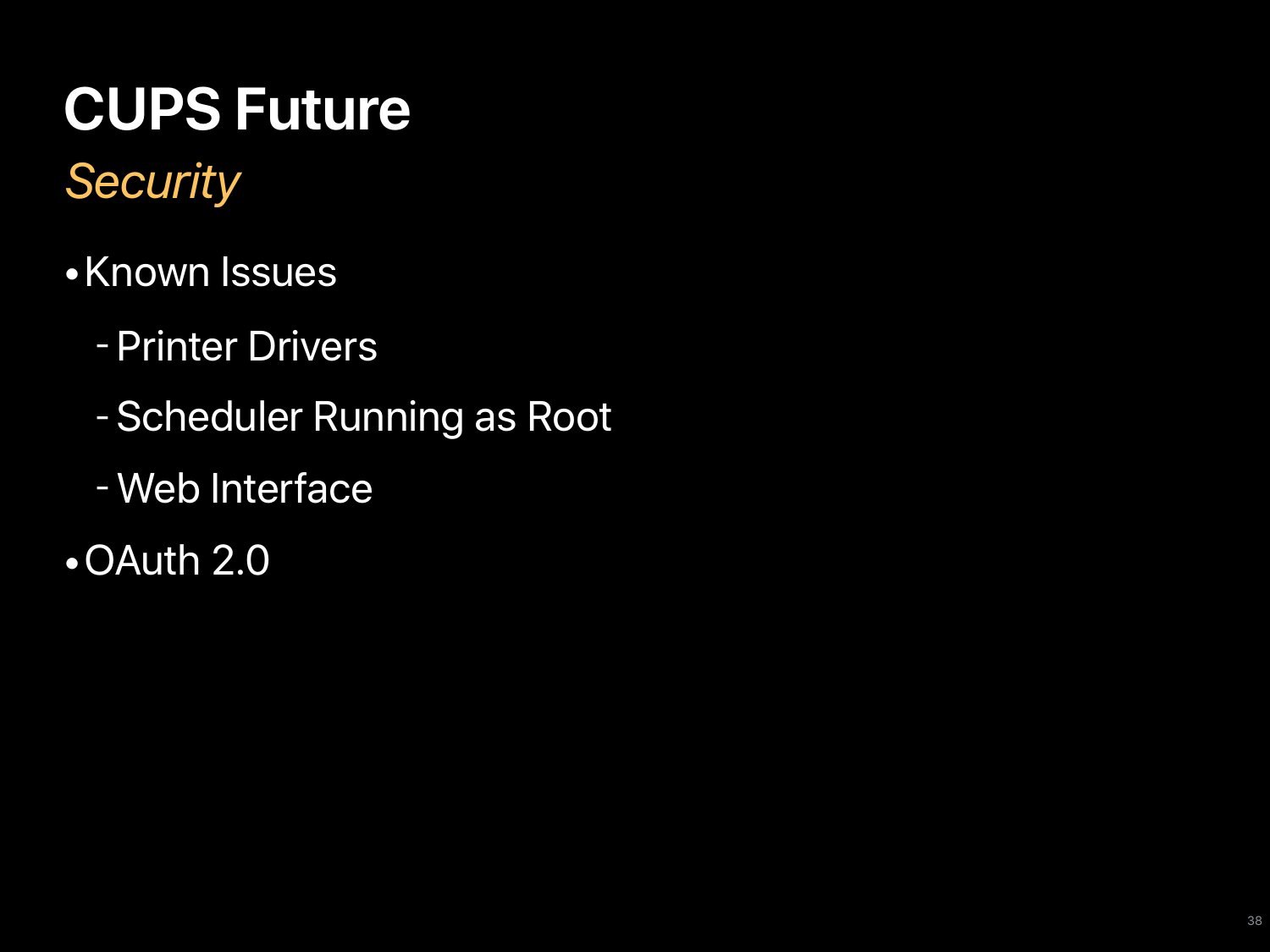#### *Printer Drivers* **Security**

- •Often make assumptions about the print user being logged in at the console/single-user environment
- •Sandboxed on macOS, some protection provided by AppArmor and SELinux
	- -Still typically have (enough) network and file system access to (at least) pose a disclosure risk
- •No CPU, disk, or memory limits imposed
- •Historically most drivers are well behaved, but a few buggy ones have caused performance issues in the past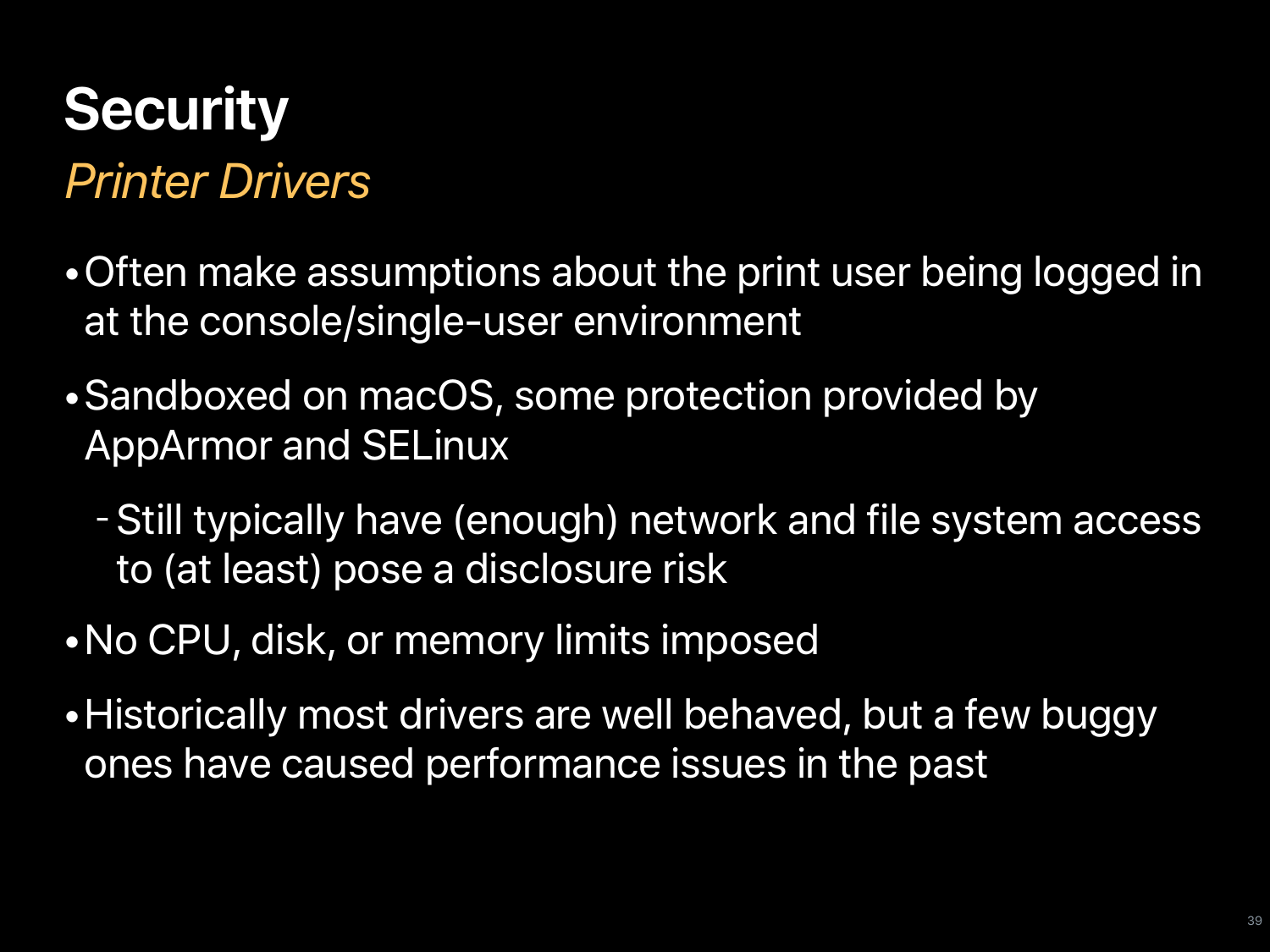#### *Scheduler Running as Root* **Security**

- •Currently the scheduler (cupsd) must run as root to:
	- -Bind to port 631 and /var/run/cupsd
	- -Run as other users for Kerberized printing
	- -Support using a privileged source port for LPD printing
- •Solutions:
	- launchd, systemd, and upstart can all handle binding to port 631 or a domain socket for cupsd
	- launchd, systemd, and upstart can all handle starting peruser instances of cupsd
	- -Stop supporting printers that need LPD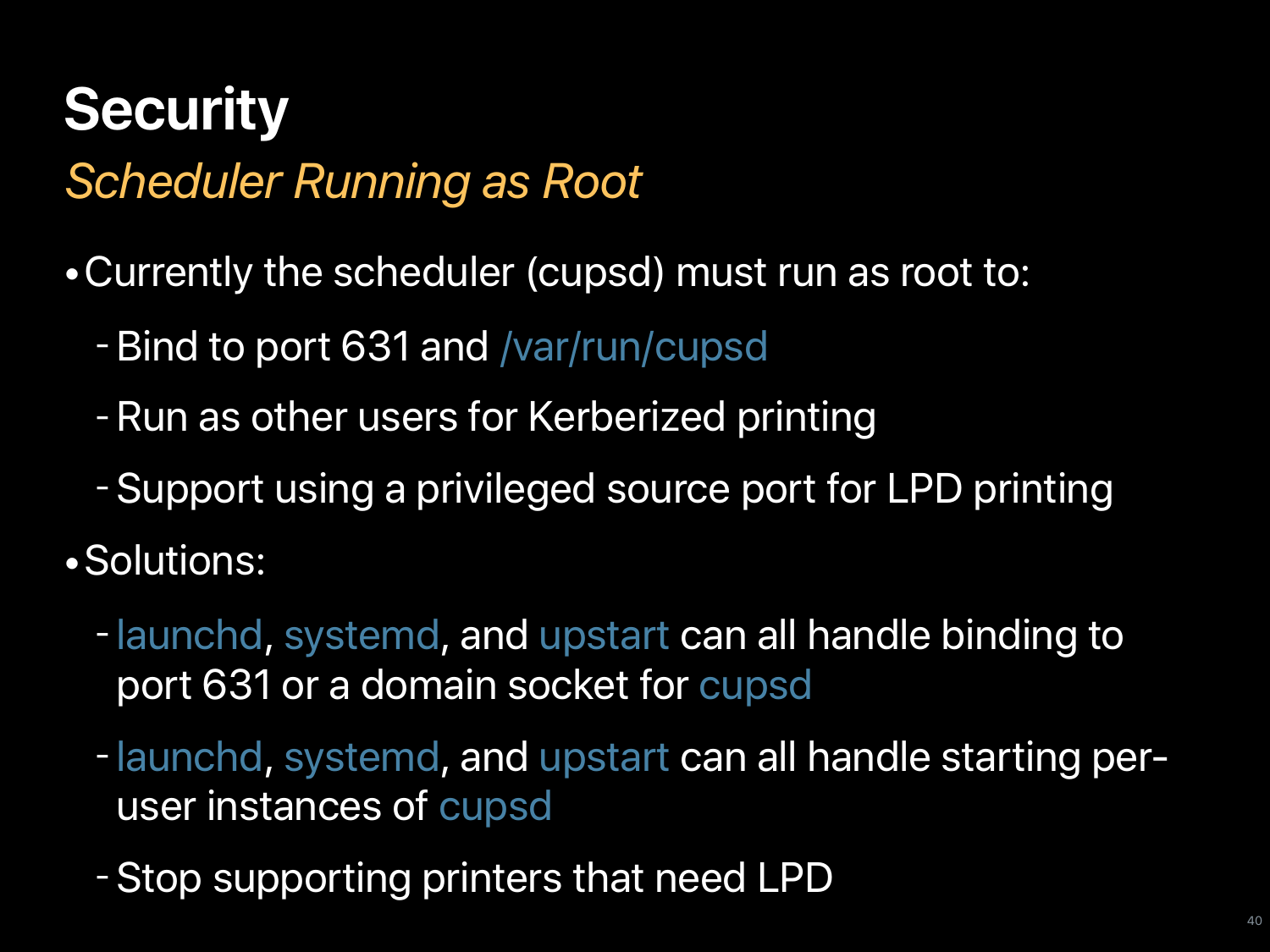#### *Web Interface* **Security**

- •Many browser based attacks identified over the years
	- -When the same host and port combination are used for the web interface and IPP endpoint, the browser thinks they are the same "origin" making it difficult to fully protect against browser-based attacks
	- -CUPS includes many mitigations, but we have disabled the web interface by default to limit out-of-the-box exposure
- •Difficult user experience issues
	- -No way to manage different user logins in the same session or "logout" using current HTTP Basic or Kerberos authentication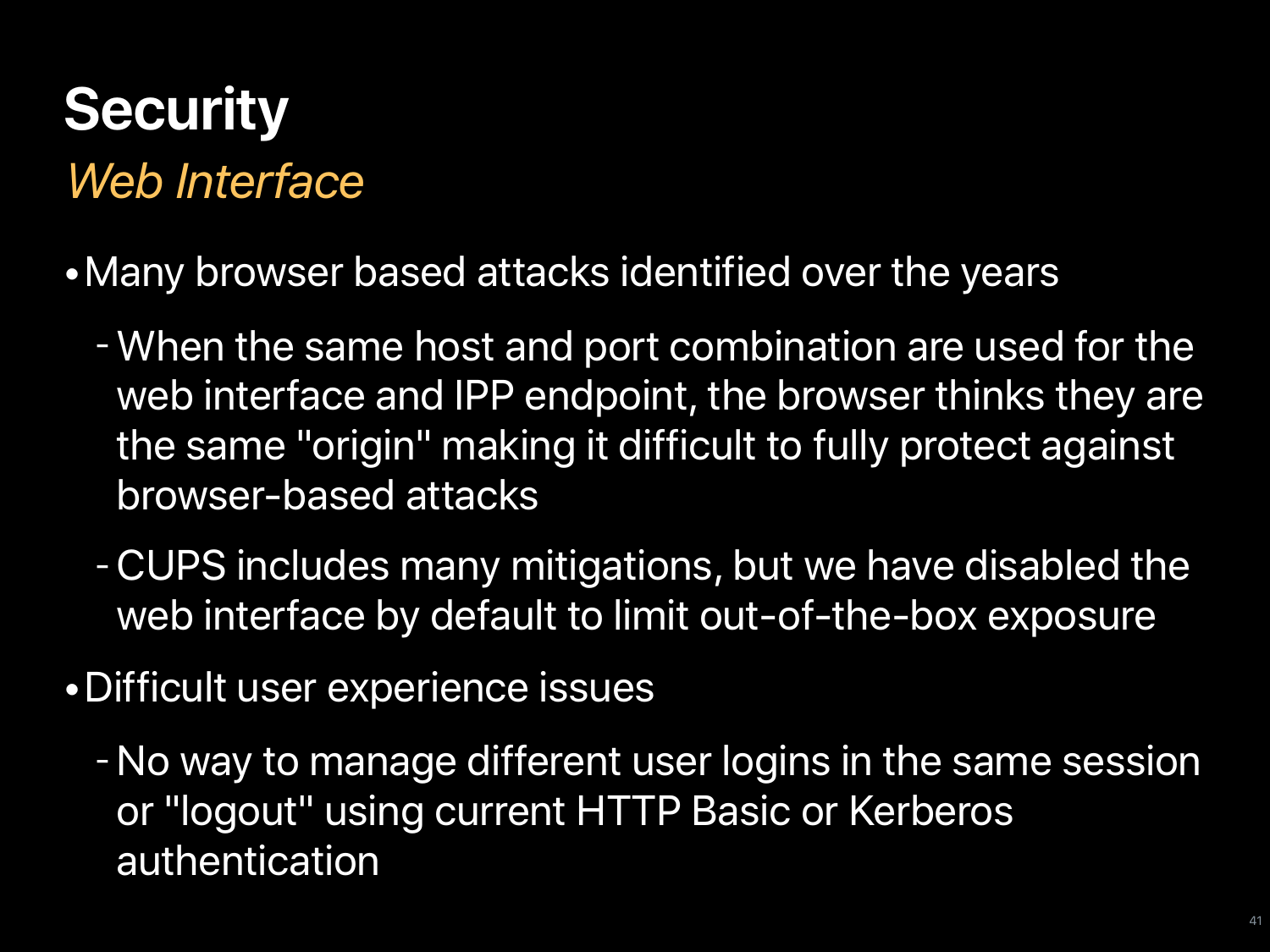### *OAuth 2.0* **Security**

- •Possible solution for web interface security issues
- •Possible replacement for Kerberos
	- though we need to determine whether SMB/SPOOLSS and OAuth 2.0 co-exist today - seems so for Windows 10 but not for older Windows releases, Samba, or SMB on macOS
- •Doesn't require root access
- •Also used for common Cloud printing solutions
- •Many open source solutions available, including my own:
	- -<https://michaelrsweet.github.io/moauth>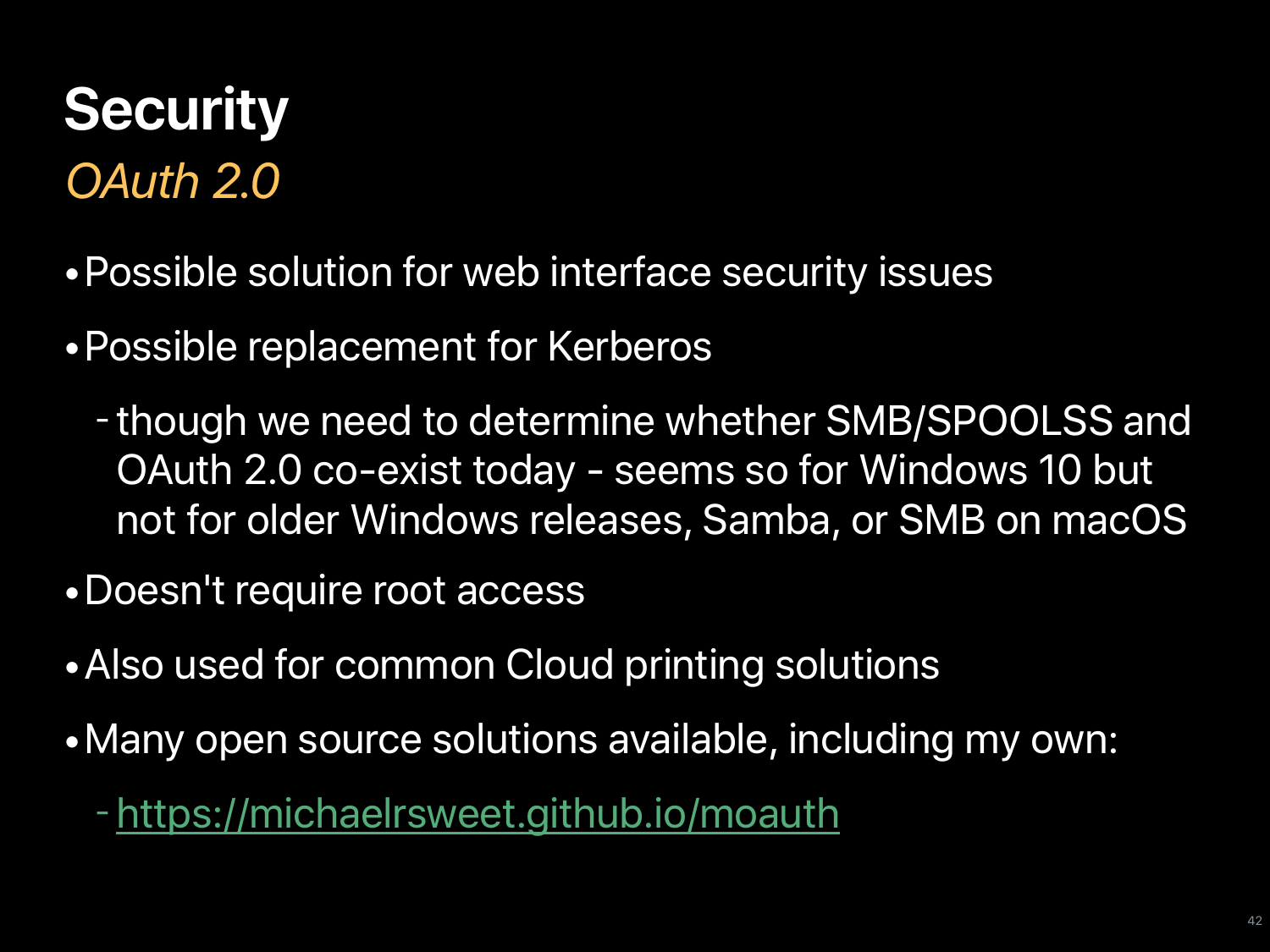#### *Simplification*

- •The current architecture has many moving parts and a lot of legacy interfaces, protocols, and file formats to support
	- -Client-centric and server-centric features are mixed together - not optimal for either usage
	- -The current printer driver architecture enforces a "lowest common denominator" approach for printing features
- •Clearly, we need to make major changes to the printing system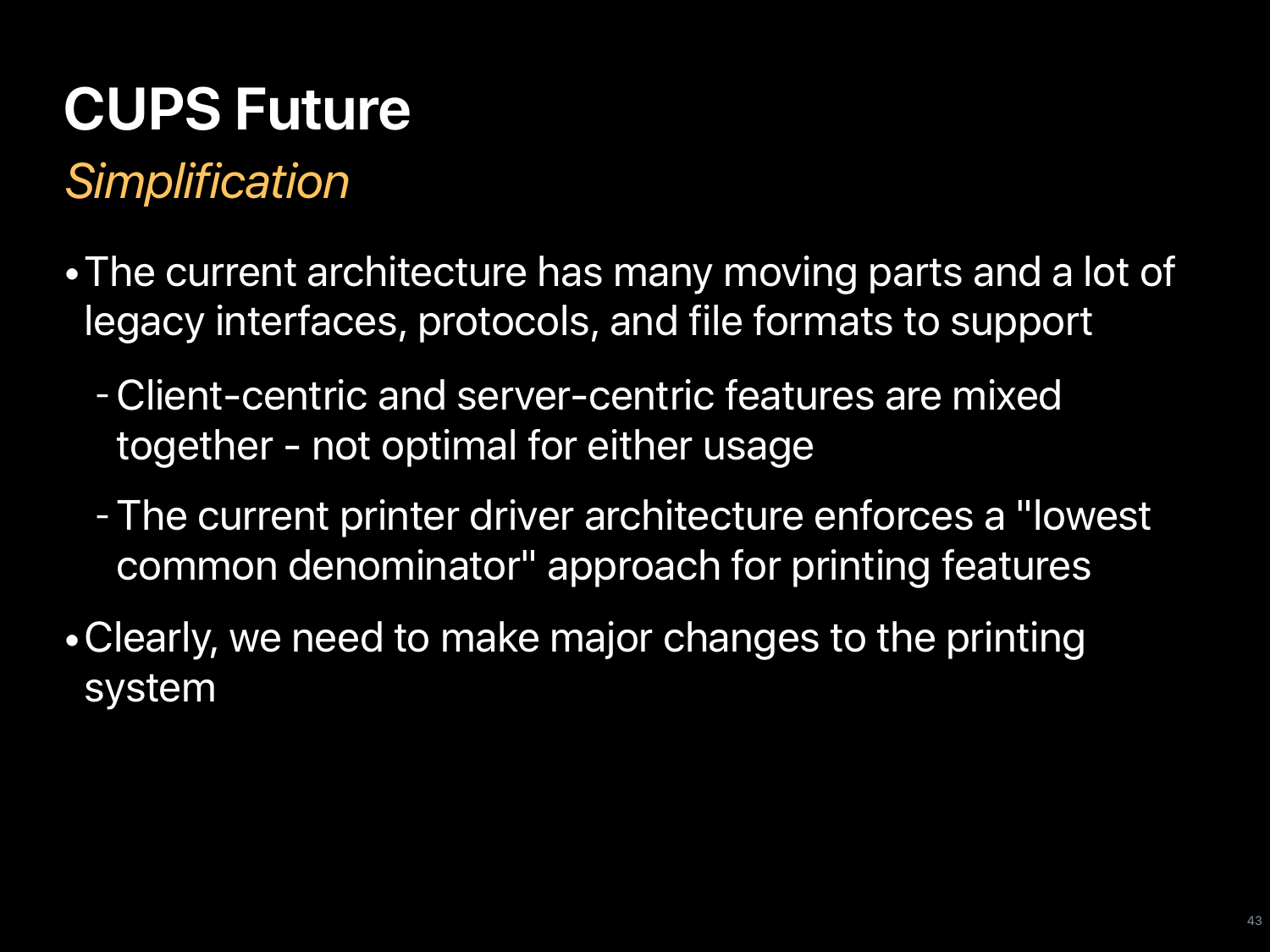### **Simplification**

#### *Modular Printing System*

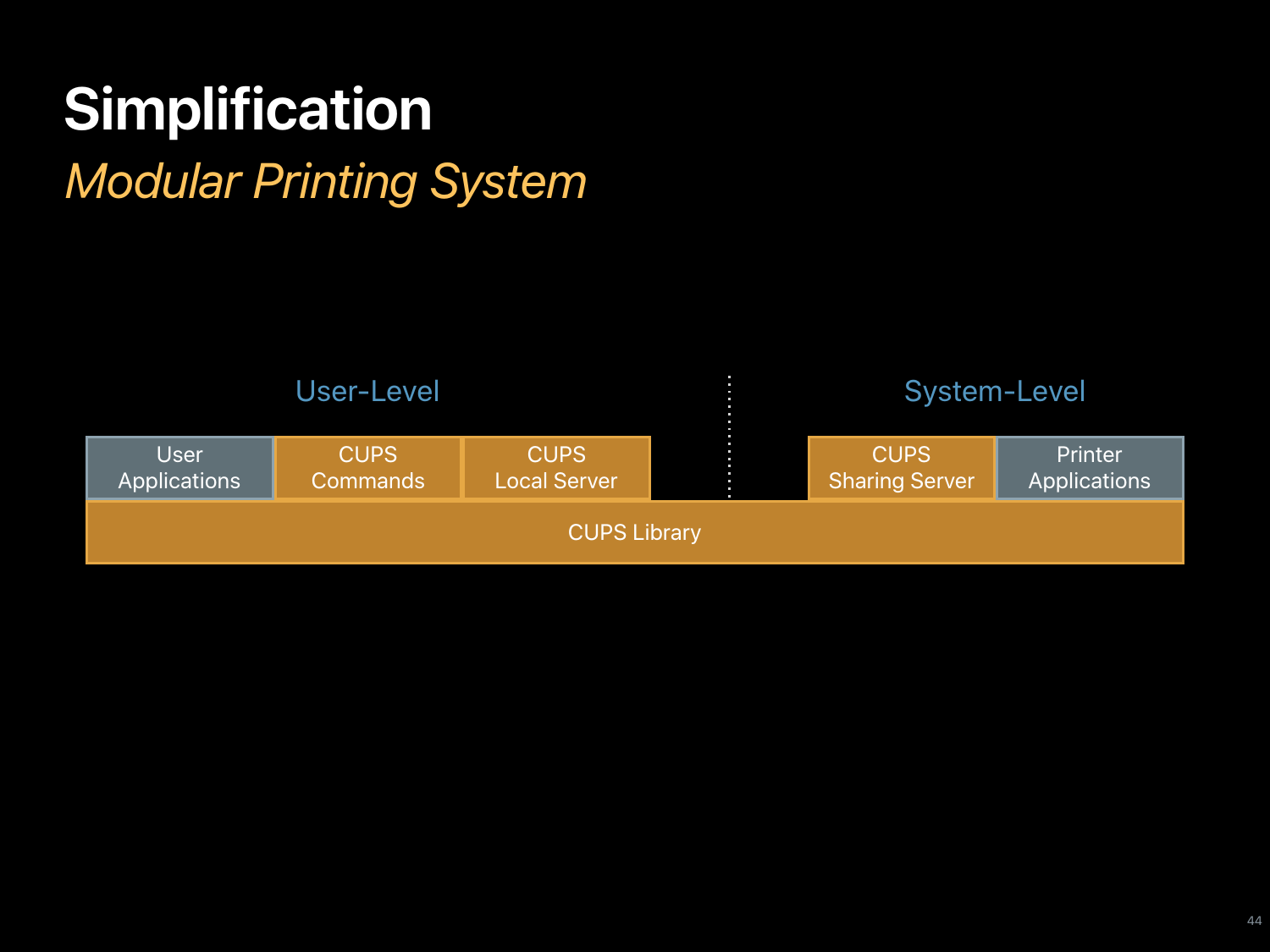#### *CUPS Libraries*

- •libcups, libcupsimage, and associated headers
- •*cupsRaster* functions included in both libcups and libcupsimage
- •libcupscgi, libcupsmime, and libcupsppdc libraries no longer supplied
	- -Components that used them dropped in new modular printing system
- •Just as in current CUPS releases, the same libraries are used for both user and system level processes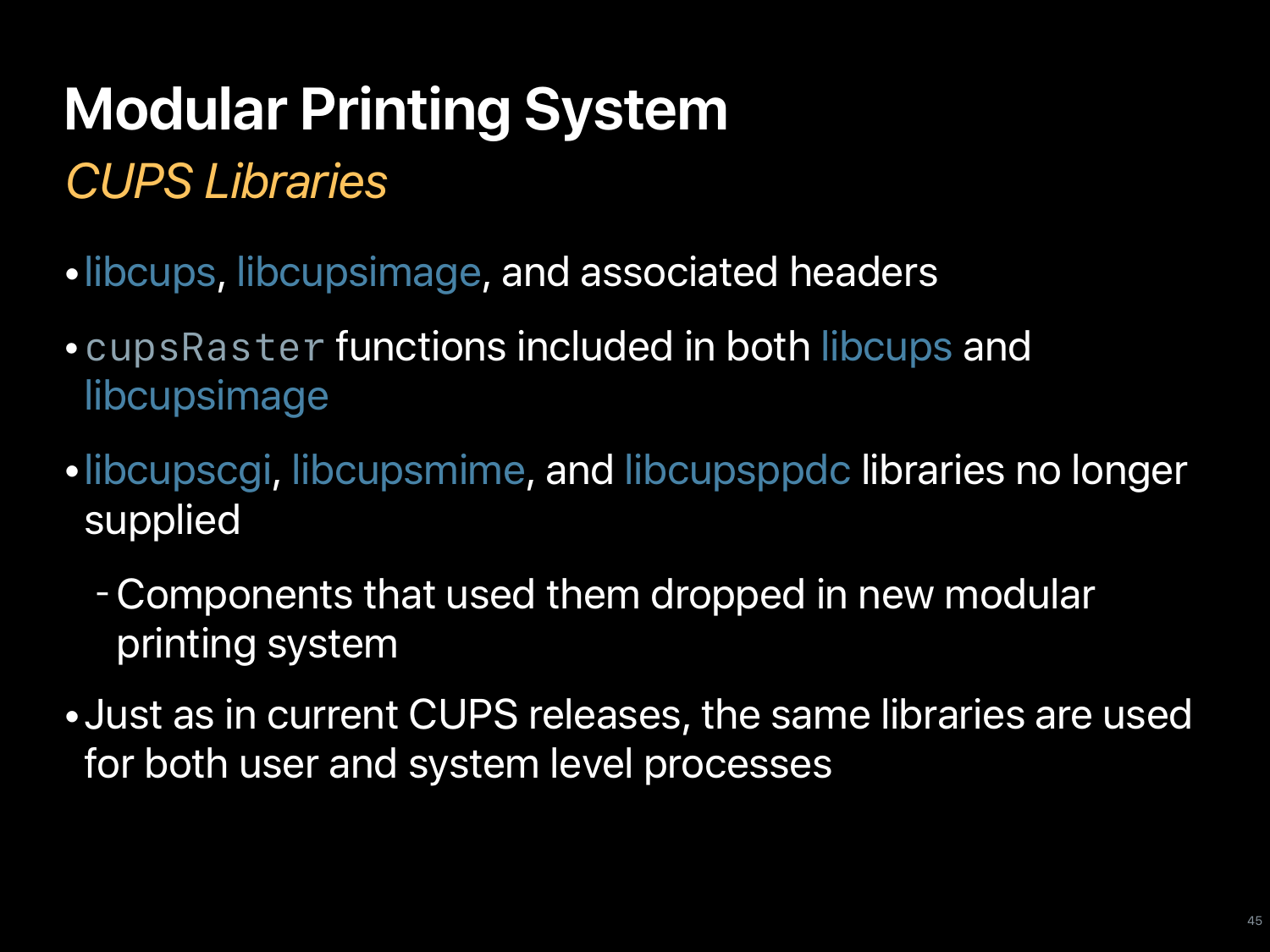*User Applications*

- •*Developed and distributed separately from CUPS*
- •Use CUPS library directly, or indirectly through GUI toolkits to provide printing functionality
- •Aside from any legacy PPD-based UI, really no change from today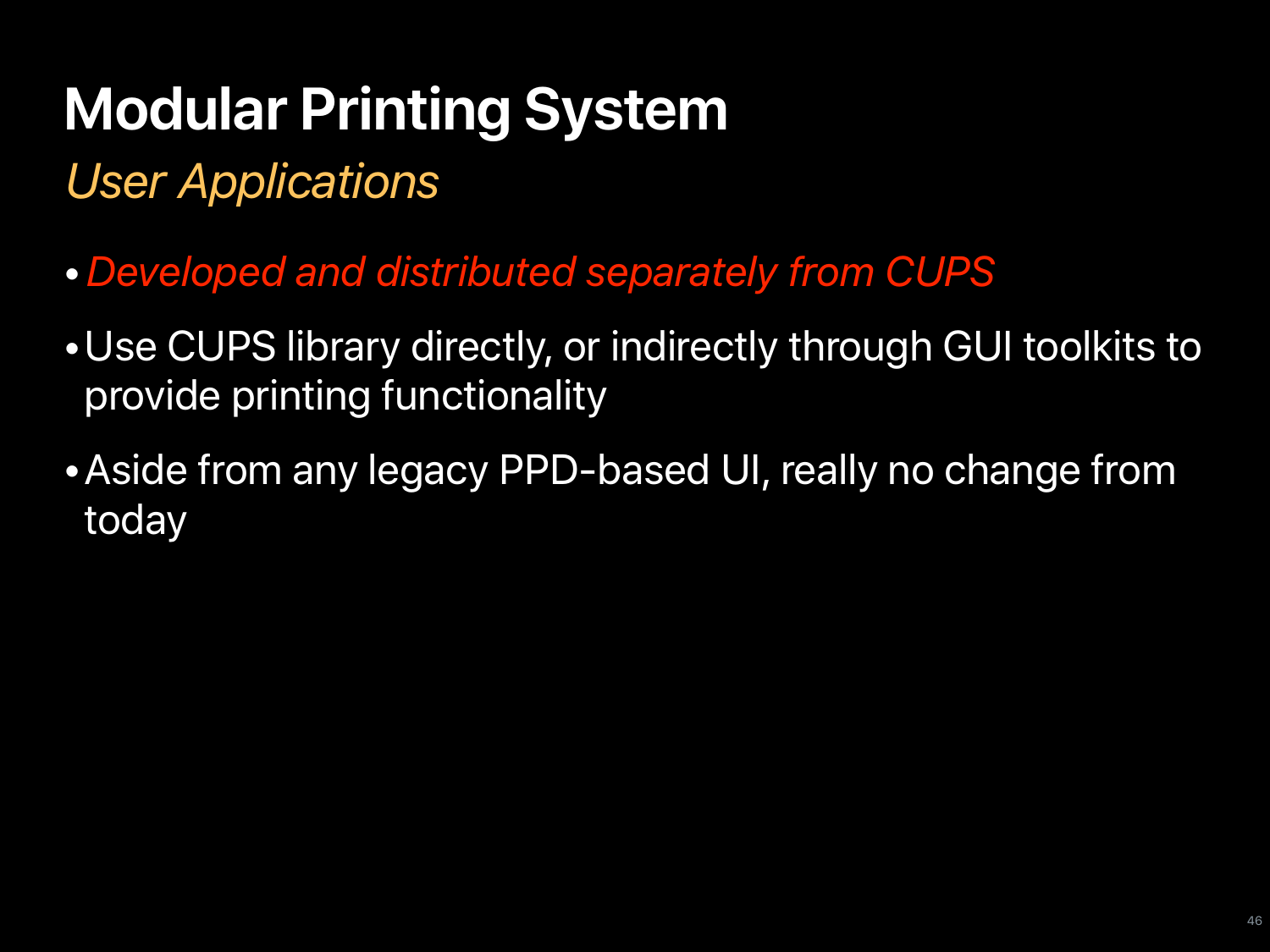### *CUPS Commands* **Modular Printing System**

- •cancel, lp, lpmove, lpoptions, lpq, lpr, lprm, and lpstat commands
- •Communicate with the CUPS Local Server by default
	- -But can be pointed directly at a CUPS Sharing Server
- •Guidance would be to package them separately for platforms/environments that lack a command-line interface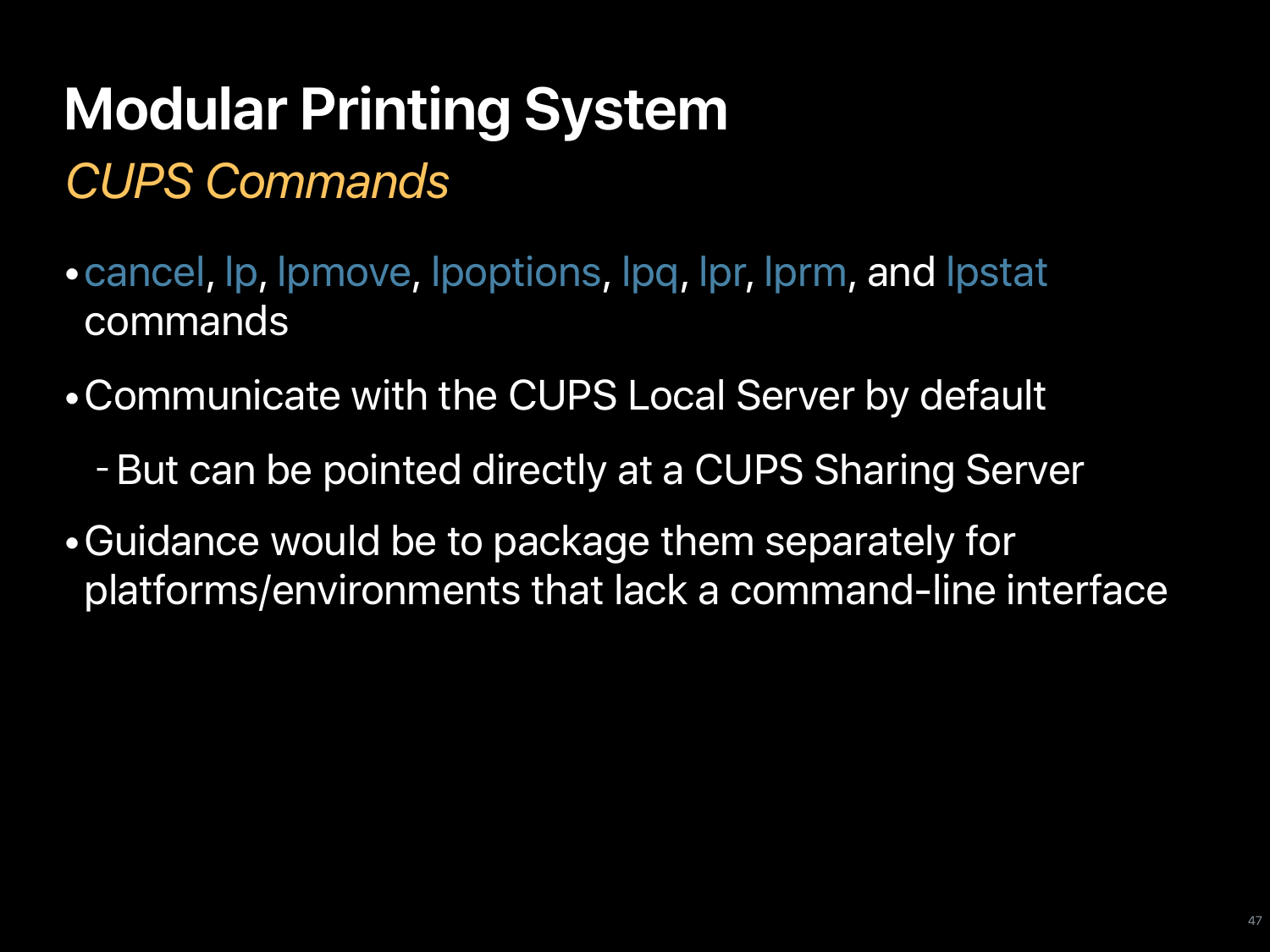#### *CUPS Local Server*

- •Runs in the user session:
	- -Accessed through user-specific domain socket, run on demand
	- -Has access to credentials needed for printing
- •Provides basic print conversion or pass-through of plain text, JPEG, and PDF files
- •No persistent print queues
	- -Bonjour + LDAP + configuration profiles populate list of printers, temporary queues created on demand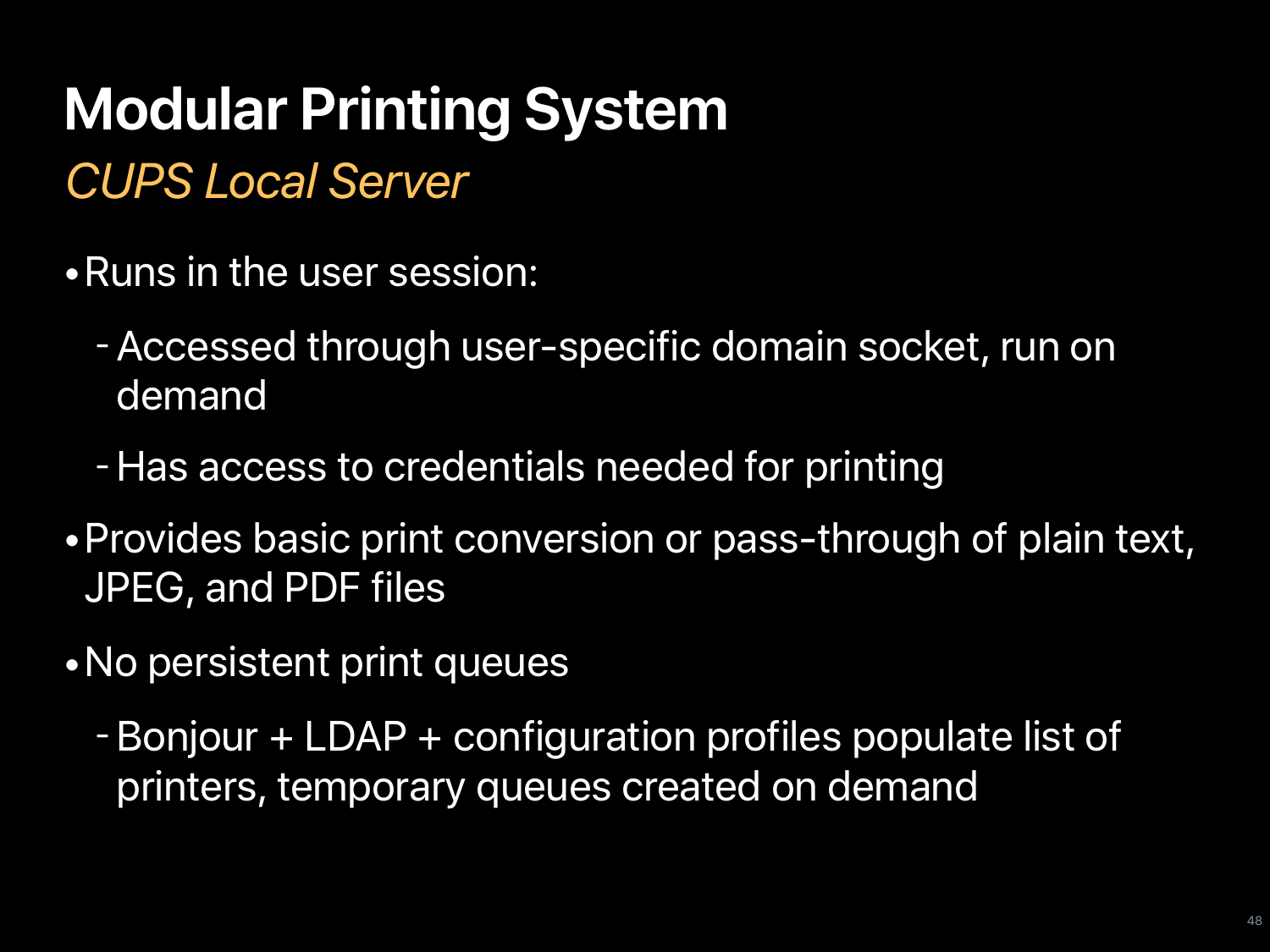*CUPS Sharing Server*

- •System service that runs as "lp" or some other system role account
- •Bonjour + LDAP support for sharing to the client/local spoolers
- •Authentication, authorization, and access control using PAM and/or OAuth 2.0
- •Reliable accounting, quotas/limits, print policies (duplex only, B&W only, etc.)
- •Multiple job/document queuing on high speed/release printers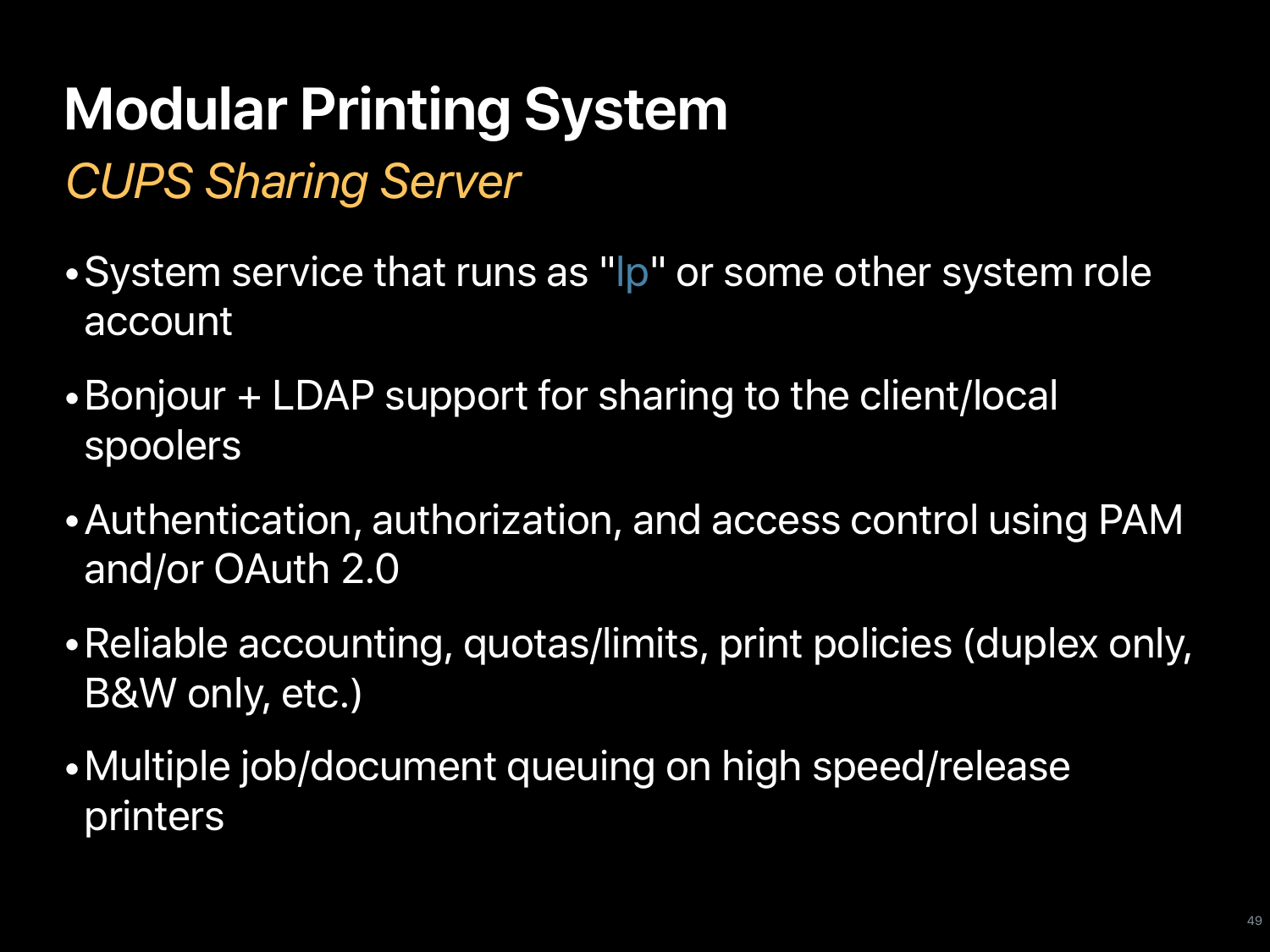#### *CUPS Sharing Server, con't*

- •Shared Infrastructures Extensions support for release/ indirect printing
- •Administrative commands
	- cupsaccept, cupsdisable, cupsenable, cupsreject, lpadmin, and lpc
- •Web interface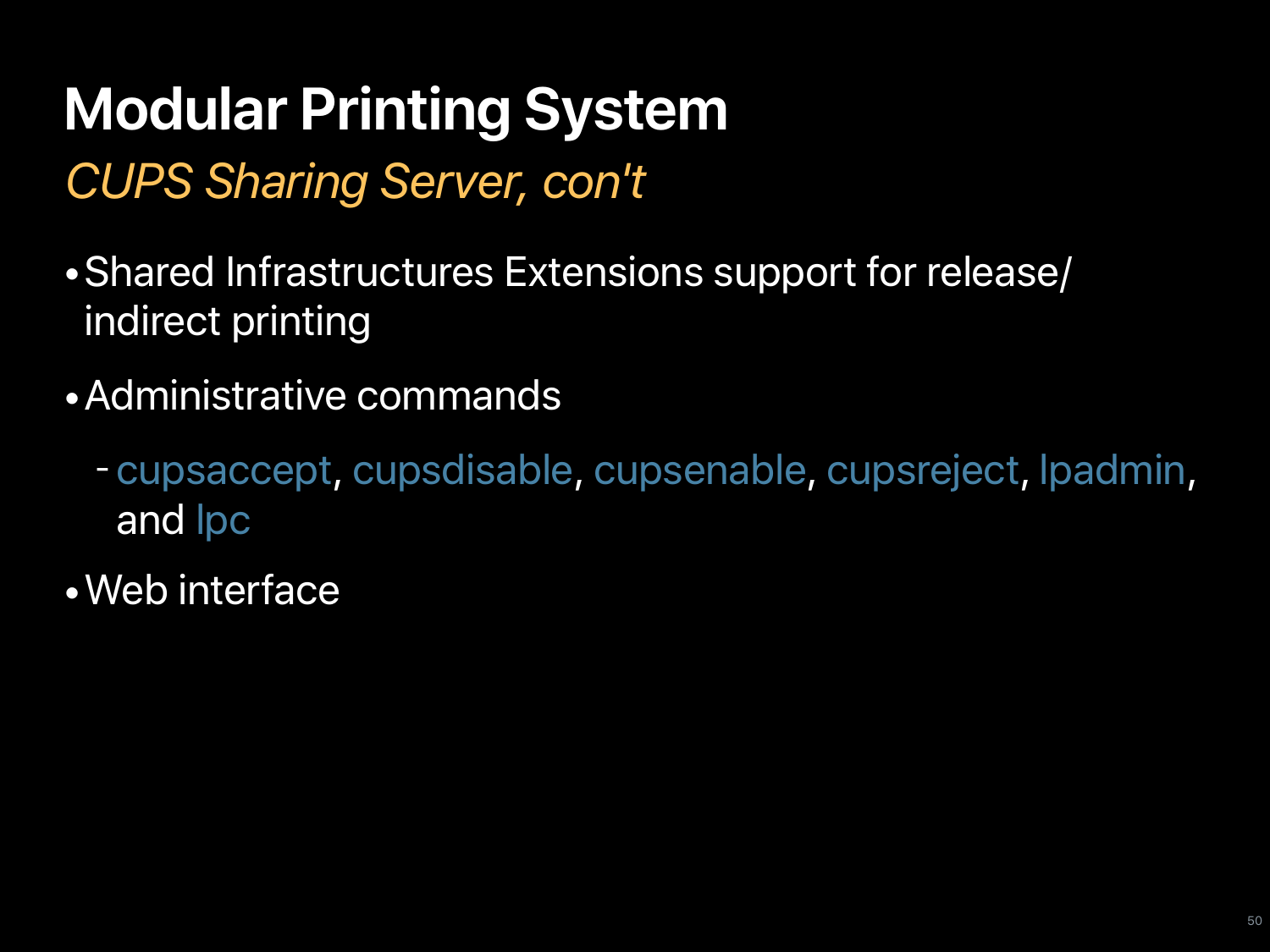*Printer Applications*

- •*Developed and distributed separately from CUPS*
- •Can run at user and/or system level (as needed)
- •Recommended design pattern is to create a dedicated service or application with tight integration, e.g., ippserver + Gutenprint combination
	- -An advantage of this approach is that drivers like Gutenprint will no longer be shackled by the limitations of the CUPS driver interface and can actually provide configuration and status UI that makes sense for that software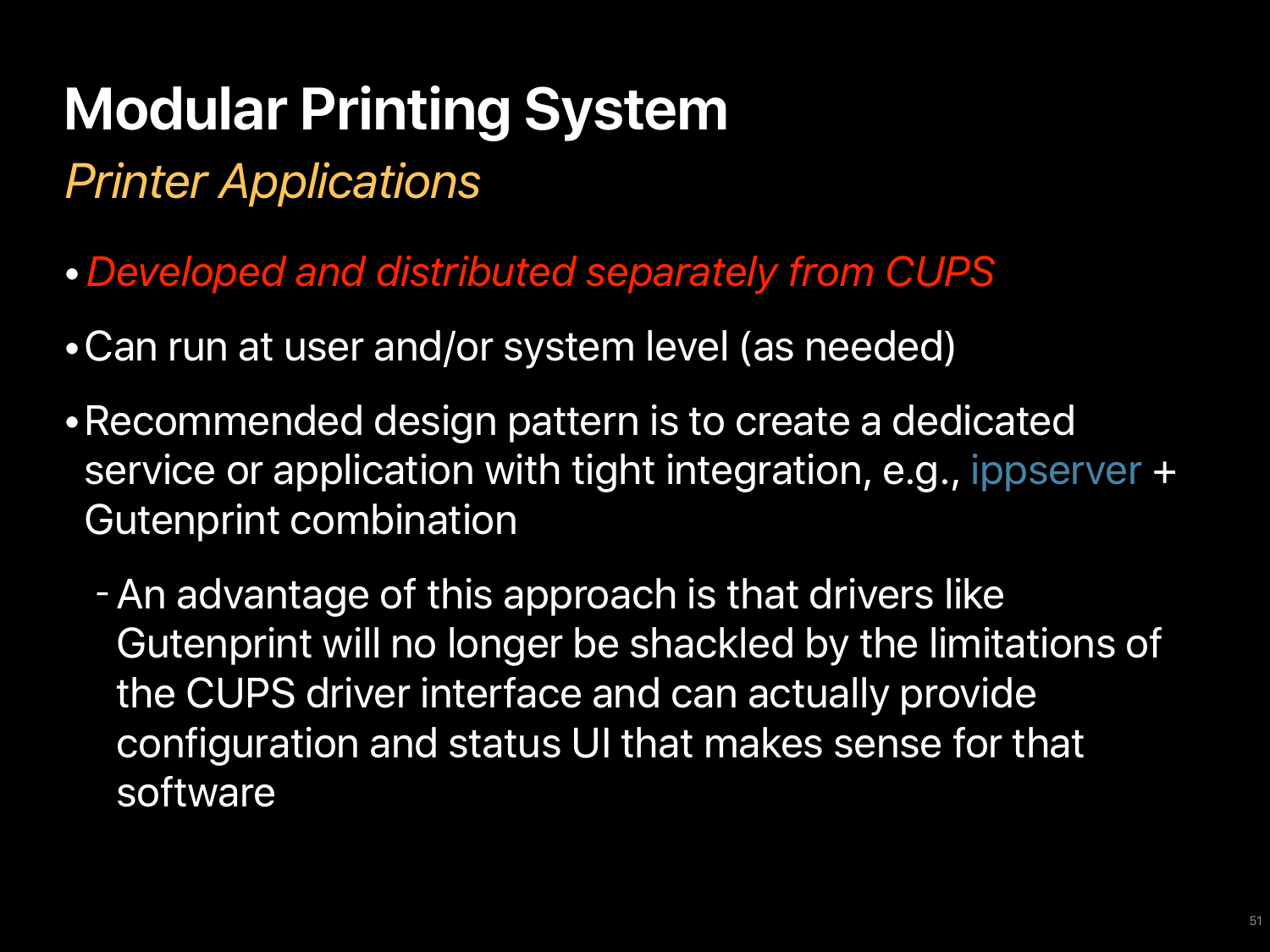*Printer Applications, con't*

- •Current ippserver implementation shows how to provide generic "drivers" for legacy printers
	- -HP PCL and PostScript printers can often be queried for supported media and trays...
- •Another possible backwards-compatibility implementation would be a service based on current CUPS that implements the filter chain and provides JPEG and PDF to PostScript/ Raster conversion
	- -LD\_PRELOAD could be used to insert working deprecated functions (*ppdOpen*, etc.)
	- ... but still have the same limitations of CUPS 2.x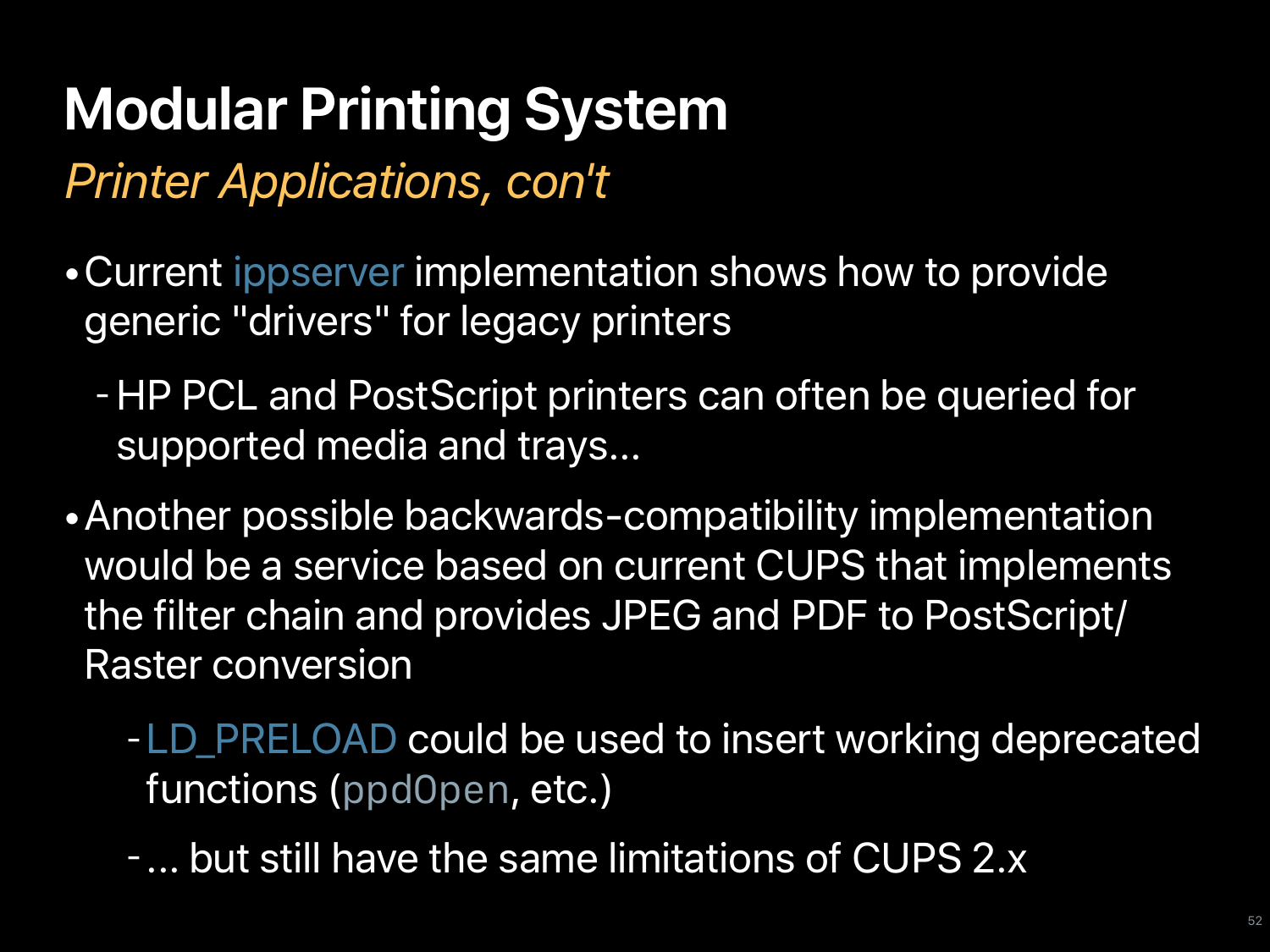### *Q&A* **CUPS Plenary**

#### Questions?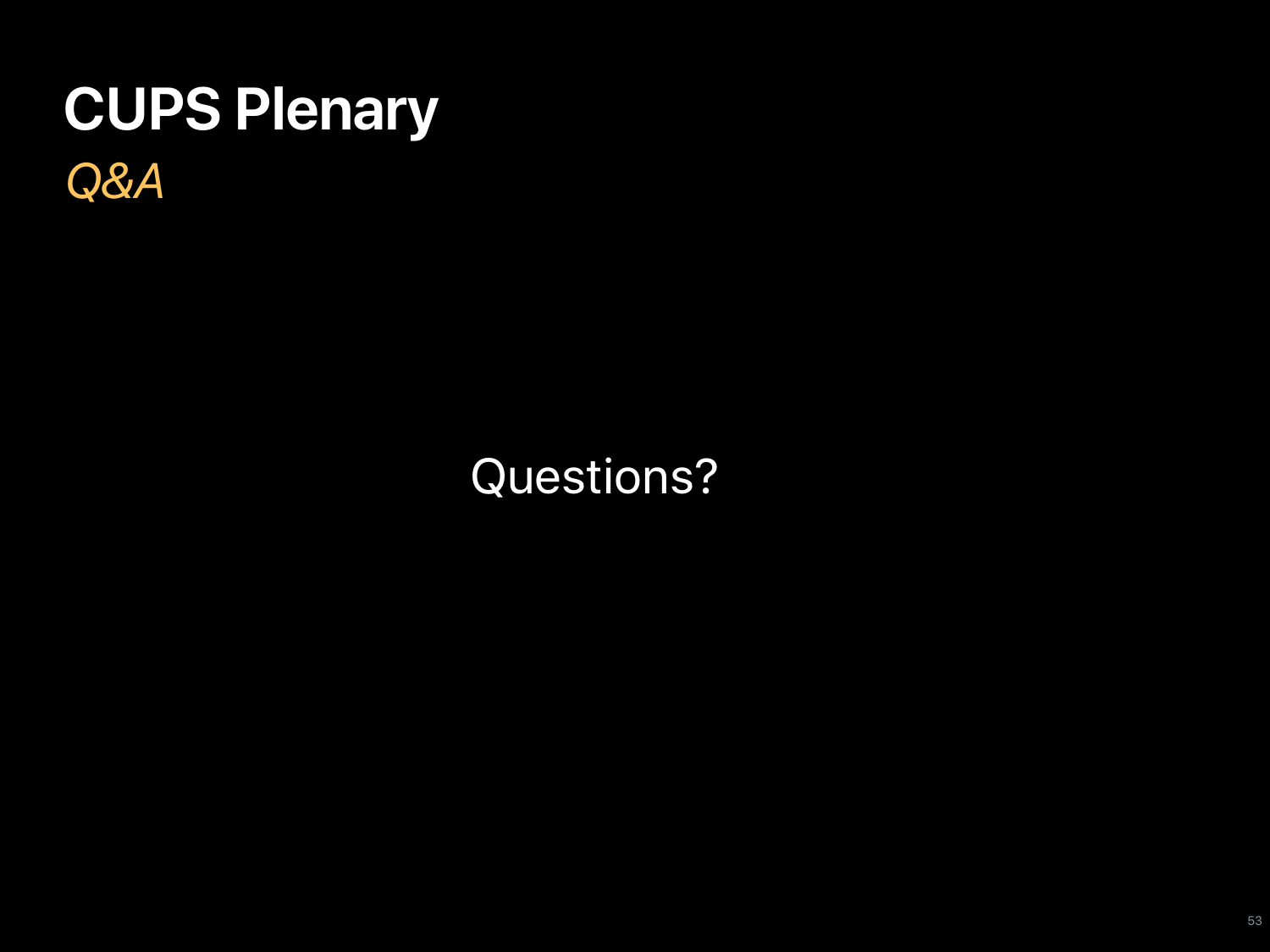#### *Resources*

- •CUPS Web Site
	- -<https://www.cups.org/>
- •CUPS Repository
	- -<https://github.com/apple/cups>
- •CUPS Programming Manual
	- -<https://www.cups.org/doc/cupspm.html>
	- -<https://www.cups.org/doc/cupspm.epub>